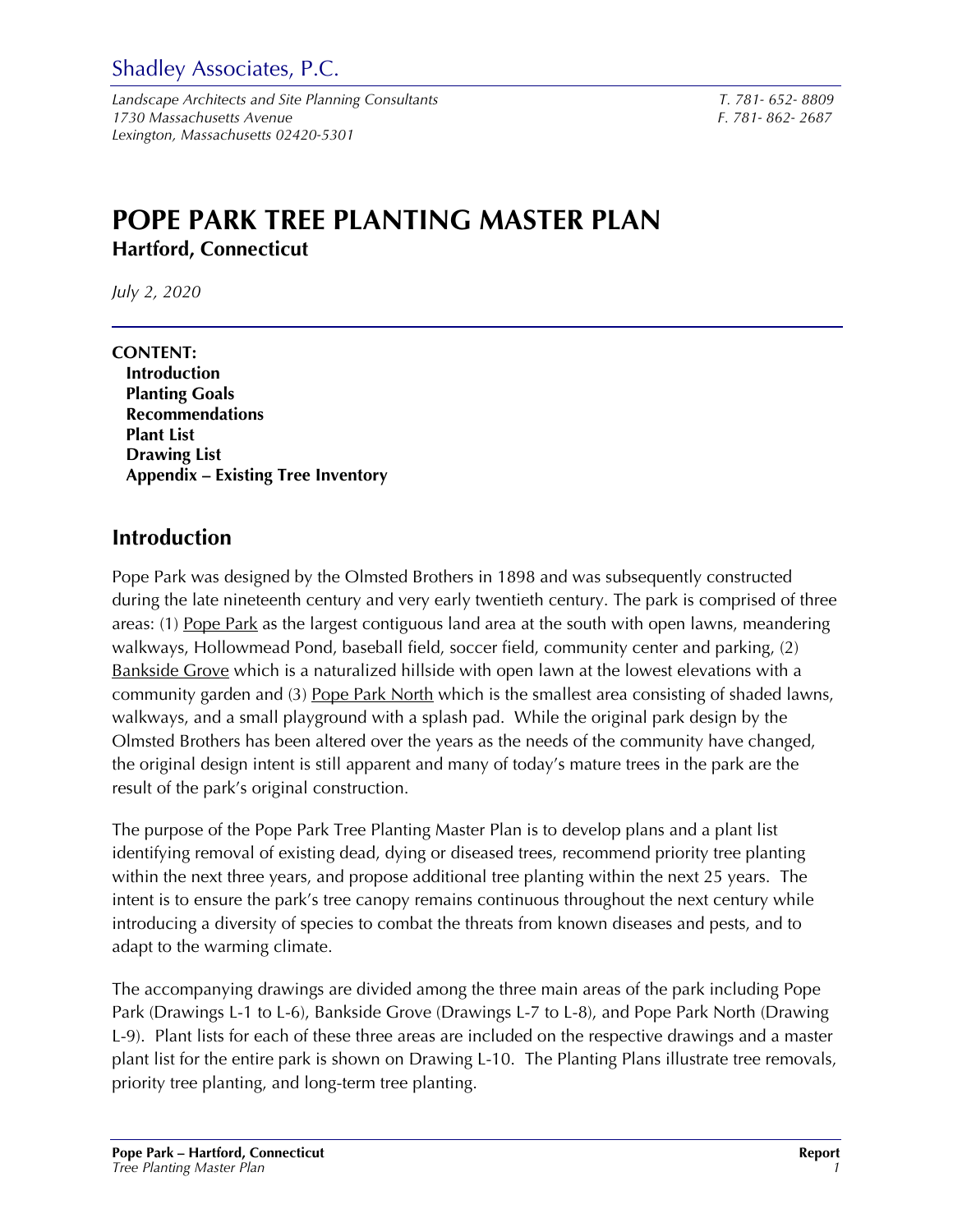### **Planting Goals**

The following are priority and long-term planting goals for all of Pope Park:

- Introduce a diverse palette of new trees, both large shade trees and understory trees, so as mature trees die other trees are already established to restore and maintain the canopy.
- Avoid tree species that are susceptible or known hosts to significant known pests and diseases such as Emerald Ash Borer and Asian Longhorned Beetle.
- Recommend tree planting that follows the 10-20-30 rule of thumb (no more than 10% of a single species, 20% of a single genus, and 30% of a single family) to reduce risk of devastating the entire park from future diseases or pest infestations.
- Propose trees that are drought-tolerant and suitable for a wider USDA hardiness classification (both warmer and colder temperatures). Hartford, CT is in Zone 6.
- Locate proposed tree planting to complement the existing plantings in the park, frame views, provide focal points, and create "gateways" into the park.
- Add visual interest including foliage color, fall color, and flowering qualities.
- Provide a variety of trees for habitat enhancement which will provide food and shelter for birds and pollinator species such as bees and butterflies.
- Maintain visibility for site security with consideration of views from the street.
- Locate proposed trees near streets, sidewalks, and walkways (which will be plowed and salted in the winter) that are durable, urban salt tolerant species.
- Propose tree species near active children's areas that are durable and higher branching to discourage children from climbing and damaging the trees.

### **Recommendations**

The Tree Planting Master Plan is divided into three parts which are reflected in the accompanying drawings: (1) Tree Removal, (2) Priority Tree Planting, and (3) Long-Term Tree Planting.

Tree Removal: The drawings identify existing trees that are dead, dying, or diseased which are recommended for removal as soon as possible within the next two years. Removal of these trees will increase public safety, enable new tree planting to restore the canopy, and will improve the aesthetic appearance and comfortable use of the park. In addition, existing tree stumps are noted on the drawings and they are recommended to be removed as soon as possible.

Priority Tree Planting: The drawings identify new trees to be planted within three years. The criteria for recommending priority tree planting include: (a) introduce shade to high-activity areas such as playgrounds and picnic areas, (b) restore shade to walkways and seating areas that are subjected to heavy sun exposure due to recent or proposed tree removal, and (c) enhance the park's long-term planting structure.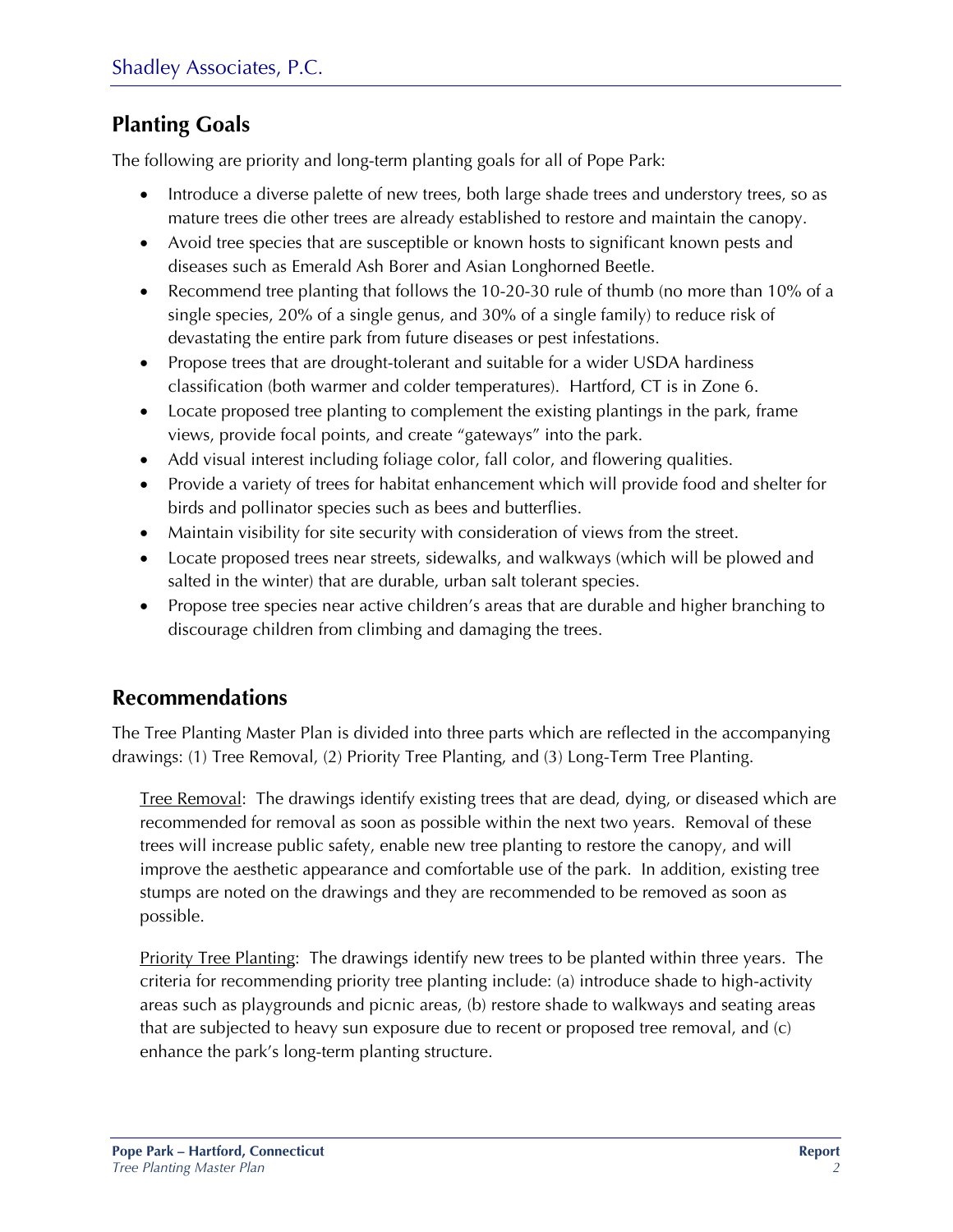Long-Term Tree Planting: The drawings identify new trees to be planted within 25 years. These include a mix of deciduous and evergreen species, large shade trees and ornamental trees to improve tree diversity, increase habitat and pollinator species, add visual interest, maintain the existing tree canopy over time, and to screen undesirable views.

### **POPE PARK**

In Pope Park, much of the proposed tree removal is recommended south of the community center where there are stumps and dying trees. The dying trees are a mix of species but provide significant shade in this area. There is also tree stump removal proposed at the northeast entrance to Pope Park at the corner of Park Street and Park Terrace.

Priority tree planting in Pope Park is focused on restoring shade to areas where trees have recently been removed (northeast entrance) and are recommended to be removed (community center). The intent is to restore the canopy in these areas with large shade trees. Priority tree planting is also recommended in places along the diagonal walkway that extends from York Street to Park Street in the northeast corner of Pope Park. This walkway is currently unshaded and subjected to harsh sun exposure. The proposed trees are strategically located to maintain the grand views into the park and to Hollomead Pond from the park's entrance overlook at Park Street and Park Terrace. Priority tree planting is also proposed at two high-level activity areas including the playground and the baseball field. The proposed trees are located on the west side of these areas to offer shade during the afternoon heat. At the baseball field, the elevation is low with clay soils and high moisture content. The proposed tree species are tolerant of these conditions. Lastly, the remaining priority trees proposed at Pope Park occur near Hollowmead Pond and the east side of Pope Park near Park Terrace. The proposed trees at the pond are Weeping Willow (*Salix alba 'Tristis'*) which have an attractive character, shape and spread and will provide focal points at the pond. The chartreuse leaf color will provide a contrast to the backdrop of Pin Oaks (*Quercus palustris*) which are already so abundant in the park. In addition, two other focal trees are proposed at the northern end of the central lawn and at the southern end of the soccer field. These proposed trees are European Beech (*Fagus sylvatica 'Purpurea'*). This cultivar exhibits purple colored foliage which will stand out against the medium green foliage of the many Oaks and Maples throughout the park. These trees will grow large and wide, developing into key features in the park.

The long-term tree planting proposed in Pope Park focuses on adding additional shade, supplementing existing shade as mature trees die over time, adding shade adjacent to the parking lots to reduce heat from the pavement, and generally to increase tree diversity over time. The Olmsted Brothers' Planting Plan from 1898 mainly proposed tree planting along the edges of the park. The slope into the park along Park Terrace included shrubby and herbaceous understory planting below the tree canopy. This understory planting no longer exists and has been replaced with lawn. We are not proposing shrubs. Smaller understory tree species, multi-stem ornamentals, and small flowering trees are proposed along this edge below the existing canopy. The City has already begun to undertake this effort through phased construction work and this Tree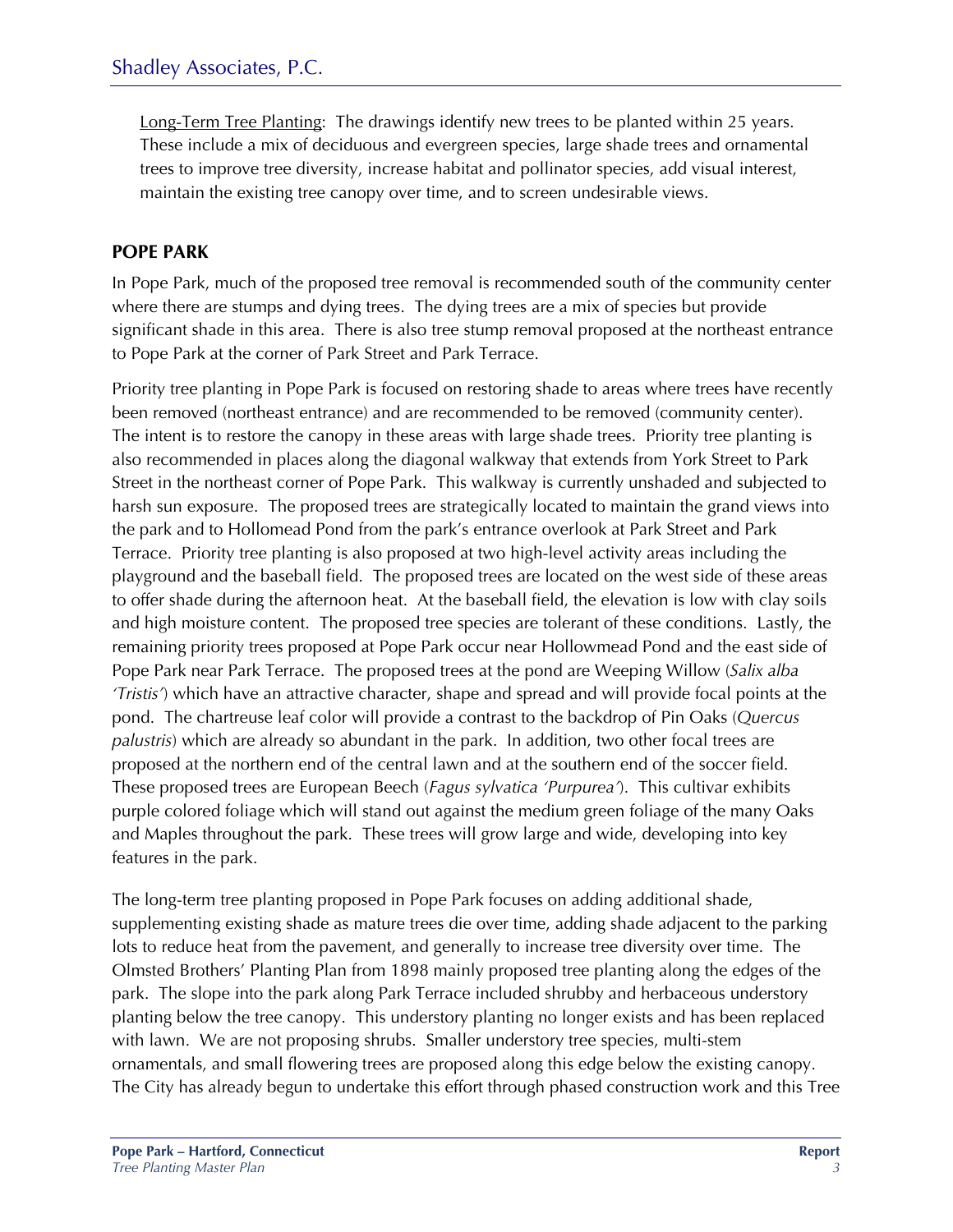Planting Master Plan encourages and guides further work. In addition, trees are proposed to infill the existing line of street trees along Park Street and Park Terrace. Like the Olmsted plan, this proposal includes maintaining much of the open lawn space through the interior of the park and particular views are noted on the accompanying drawings. In addition, mixed tree planting is proposed around the pond to enhance the views, provide shade to reduce algal blooms in the pond, capture stormwater runoff before entering the pond, and increase habitat. Lastly, long-term tree planting is proposed at the crescent on the west side of the park which is elevated above much of the surrounding area. The proposed planting includes a mixed evergreen screen to mitigate views and noise originating from the nearby highway. This evergreen screen will provide a backdrop for a proposed swath of small flowering trees to add interest to this underutilized space.

Habitat enhancement is intended throughout the park and includes proposed tree species that offer food and shelter to birds and pollinator species such as bees and butterflies. The focus of the proposed habitat planting includes the areas around Hollowmead Pond, the crescent on the west side of the park, and the underutilized lawn area west of the parking lot near the community center. Habitat tree planting includes a mix of tree species that are evergreen, berry-producing, and flowering to provide sustenance and shelter to wildlife. An increase in wildlife can improve birdwatching and interaction with nature in this urban park.

#### **BANKSIDE GROVE**

The proposed planting for Bankside Grove anticipates future improvements which include a series of terraced, universally accessible walkways along the hillsides, significant site grading, stormwater interventions, seating areas, and new tree planting. For this reason, the Tree Planting Master Plan focuses on the edges of Bankside Grove which will be little impacted by the construction of future improvements.

Proposed tree removal in Bankside Grove is concentrated along the street as additional tree removal will occur in the park when future improvements are constructed. Priority tree planting is focused on the area south of the community garden where the City intends to install picnic tables. Tree planting will supplement the existing shade for the picnic area without casting shade on the community garden.

Long-term tree planting in Bankside Grove is proposed along the fence line south and southwest of the community garden and adjacent to the abutting residential towers. The mixed planting includes shade trees and smaller ornamental trees. This planting will help to screen views of the adjacent residential towers and provide shade for visitors walking to the community garden. These trees can be limbed up so visibility is maintained below the canopy to discourage homeless encampments and allow for visibility for site security. Lastly, tree planting is proposed along Park Street and Laurel Street to infill or establish a street tree line consistent with other areas of the park.

The future construction work should include tree planting with the tree species on this plant list.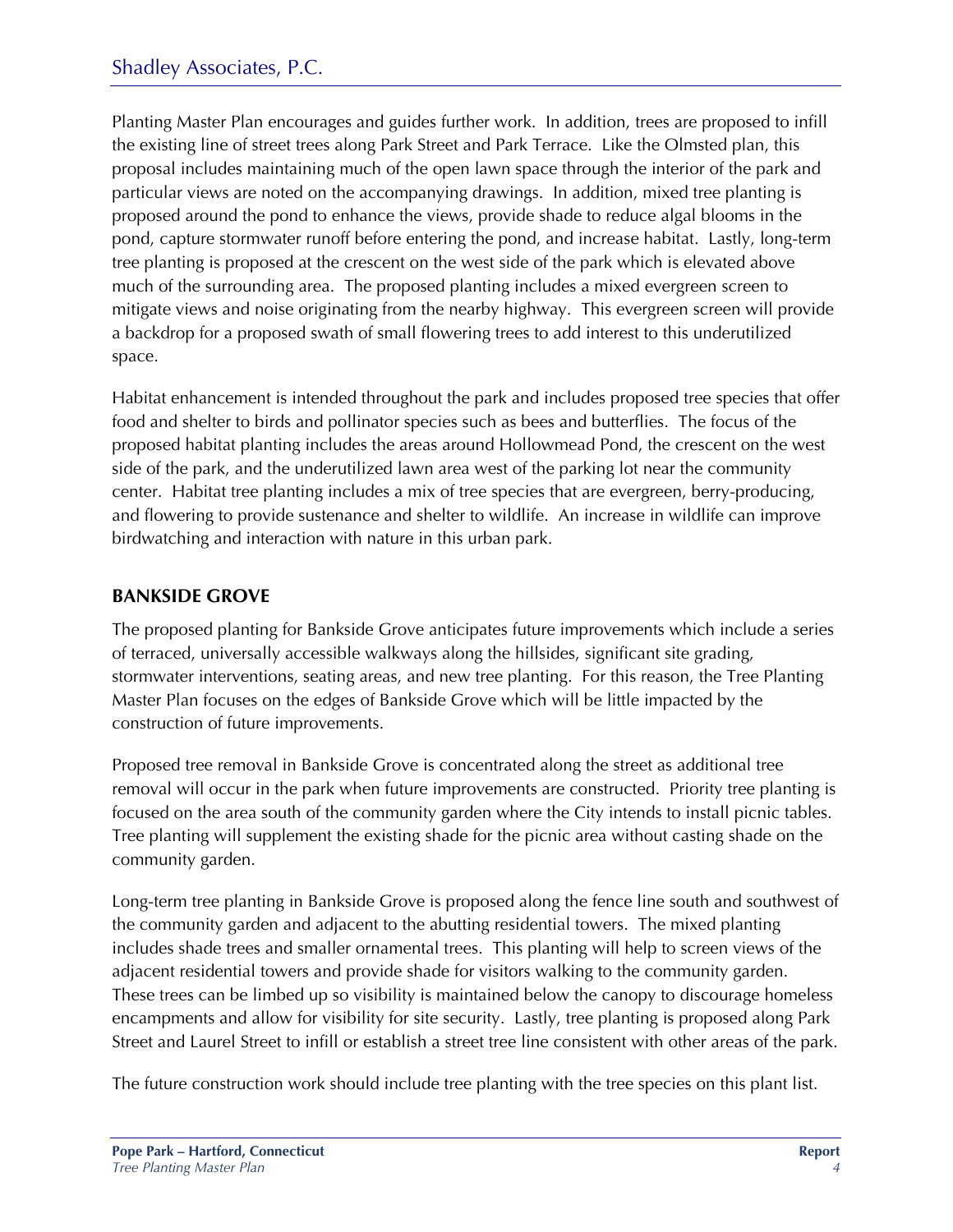#### **POPE PARK NORTH**

Pope Park North differs from the other areas of the park because of its smaller scale and immediate adjacency to the neighborhood. At the west end of Pope Park North, a roundabout is proposed by a separate City project which will alter the edge of the park in this area. This Tree Planting Master Plan avoids recommending tree planting at the far west end of the park until the roundabout is constructed and the true park edges are known.

Tree removal in Pope Park North focuses on the east side where many Horsechestnuts along the Putnam Street sidewalk are dead or dying. In addition, a mature Pin Oak just to the southeast of the Columbia Street cul-de-sac was recently damaged, exposing apparent rot within its interior. All dead, dying and damaged trees are recommended for removal.

Priority tree planting includes replacement of the removed trees along Putnam Street to restore the line of street trees. In addition, two shade trees are proposed immediately on the west side of the playground and splash pad to provide shade for this high-activity space. These trees will also provide shade for the existing benches while maintaining open views and access to the central lawn.

Additional long-term tree planting is proposed to the west of the central lawn where visitors frequently picnic. These trees will add additional shade while increasing tree diversity in the park. New ornamental flowering trees flanking the entrance at the corner of Putnam Street and Russ Street are proposed to enhance the "gateway" into the park, and additional flowering trees are proposed along the walkway from the northeast corner of the park. Lastly, a staggered planting of evergreens is proposed between the splash pad and the residential abutter to provide privacy for the abutter and a backdrop for the park.

### **Plant List**

The following attachment illustrates the proposed plant list for the Pope Park Tree Planting Master Plan. Plant lists are also included on the accompanying drawings and are divided into recommendations for Pope Park, Bankside Grove, and Pope Park North. The attached spreadsheet is the Master Plant List with summary totals for each of these areas and total quantities for the entire park. For further evaluation of the proposed trees, the Master Plant List identifies native status, USDA hardiness zone range, average mature size, inclusion in the original Olmsted plan, solar needs, habitat value, ornamental features, and additional comments. Further, the plant list is organized into large deciduous shade trees, small-medium deciduous shade trees, ornamental trees, and evergreen trees.

The proposed tree species are intended to follow the 10-20-30 rule of thumb which dictates that no more than 10% of the trees are a single species, 20% are a single genus, and 30% are a single family. The Olmsted plan was very heavy on Pin Oaks (*Quercus palustris*) and Red Maples (*Acer rubrum*). In fact, of the documented trees in Pope Park as accessed through the City's online tree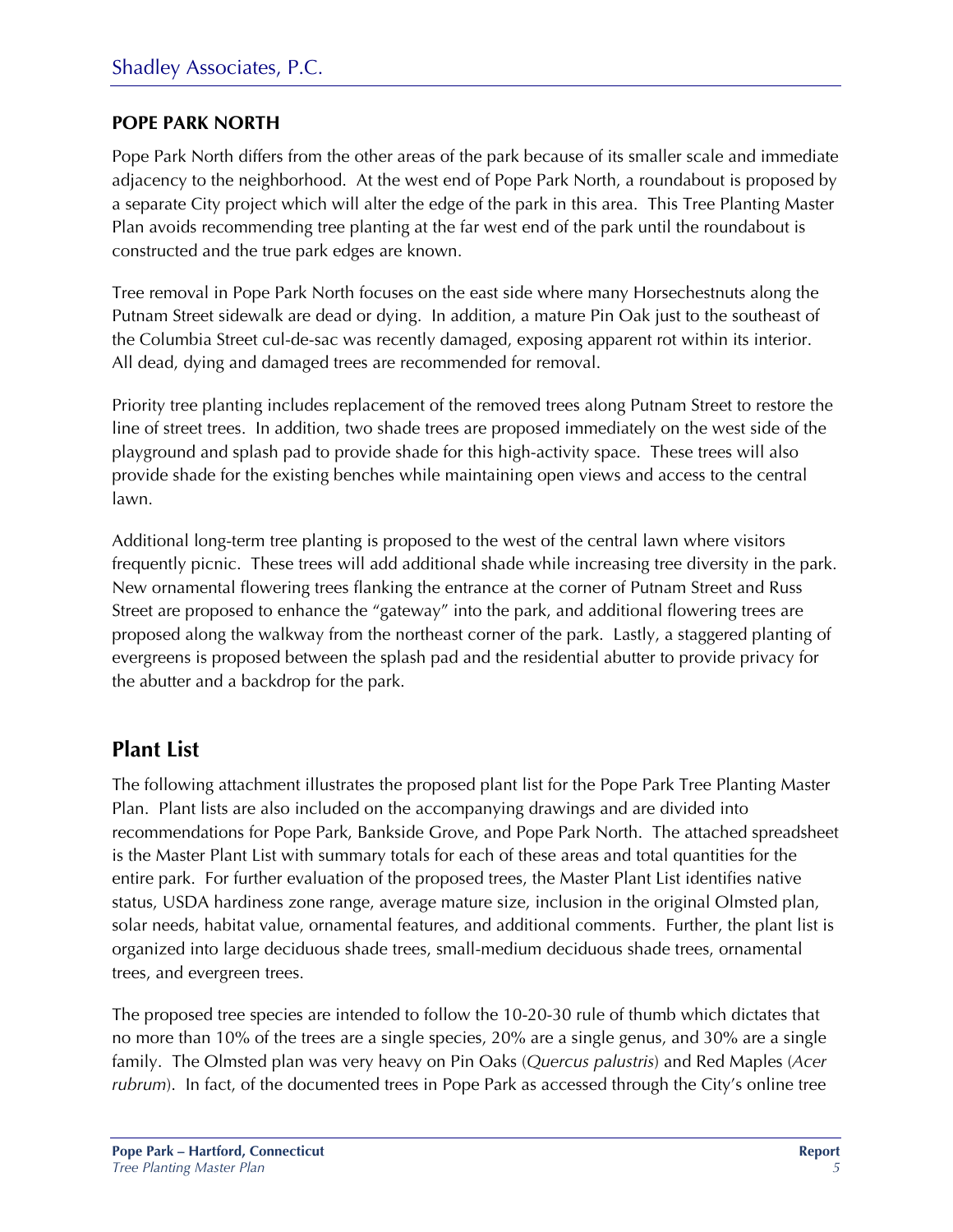database (Hartford, CT Tree Keeper), Pin Oaks represent approximately 28% of the trees in the park, all inventoried Oak species (Pin, Northern Red, White, Swamp White, Black) represent approximately 38% of the trees in the park, and all inventoried Maple species (Red, Sugar, Silver, Hedge, Norway) represent approximately 24% of the trees in the park. While Pin Oak is the dominant tree species at Pope Park, it is also one of the shortest-lived Oak species with a typical lifespan of approximately 120 years. Given the age of the park, many of the mature Pin Oaks can be presumed to be nearing this age. In order to increase tree diversity in the park, this Tree Planting Master Plan does not propose any Oak (*Quercus spp.*) or Maple (*Acer spp.*) tree planting.

Adding visual interest to the vegetation in Pope Park is one of the Tree Planting Master Plan's goals. The proposed plant list includes species with distinct foliage, leaf color, fall color, and flowering attributes. Over time, these qualities will become more apparent while increasing seasonal interest in the park. When possible, specific non-fruiting cultivars are recommended to avoid litter from abundant nuts and fruits where they are proposed near sidewalks and walkways.

Increasing habitat is another goal of the project in order to increase the park's wildlife value and to foster public interaction with nature. Large shade trees and evergreen trees provide shelter and nesting sites for various birds. Berry-producing trees are attractive as food for birds while flowering species are rich in nectar and offer sustenance for pollinator species including bees and butterflies. Proposed trees with notable habitat value are identified in the plant lists.

Lastly, it is critical that the proposed tree species live well into maturity and susceptibility to major known pests and diseases should be avoided. The proposed plant list avoids trees that are susceptible to the Asian Longhorned Beetle, Emerald Ash Borer, Hemlock Woolly Adelgid, Dogwood Anthracnose, and Cedar-Apple Rust / Cedar-Hawthorn Rust. Avoided trees are noted below:

#### Asian Longhorned Beetle:

*Aesculus spp.* (Horsechestnut) *Acer spp.* (Maple, except *A. palmatum*) *Betula spp.* (Birch) *Cercidiphyllum japonicum* (Katsuratree) *Fraxinus spp.* (Ash) *Platanus x acerifolia* (London Planetree) *Populus spp.* (Poplar, Cottonwood) *Salix nigra* (Black Willow) *Sorbus spp.* (Mountain Ash) *Ulmus spp.* (Elm)

Emerald Ash Borer: *Fraxinus spp.* (Ash)

Hemlock Woolly Adelgid: *Tsuga spp.* (Hemlock)

Dogwood Anthracnose: *Cornus florida* (Flowering Dogwood); rarely *C. kousa (Kousa Dogwood)*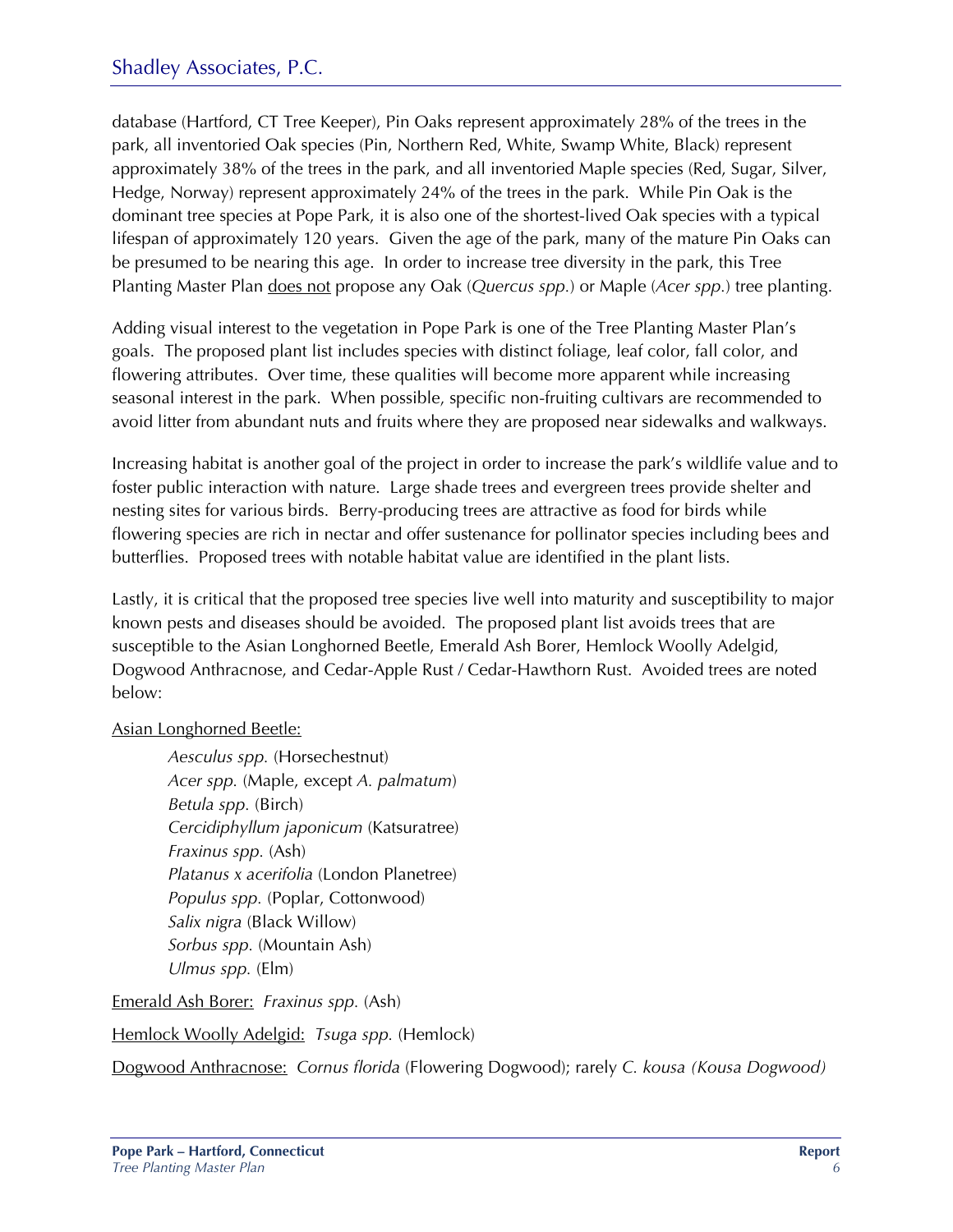### Shadley Associates, P.C.

Cedar-Apple Rust & Cedar-Hawthorn Rust: These fungal diseases occur where Juniper species (*Juniperus spp.*, especially *Juniperus virginiana*) are the primary fungal host. The dispersed fungal spores infect Apples and Crabapples (*Malus spp.*), Serviceberry (*Amelanchier spp.*), and Hawthorn (*Crataegus spp.*). Since the existing trees in Pope Park include Crabapples and Serviceberry, the proposed plant list does not include any Juniper species.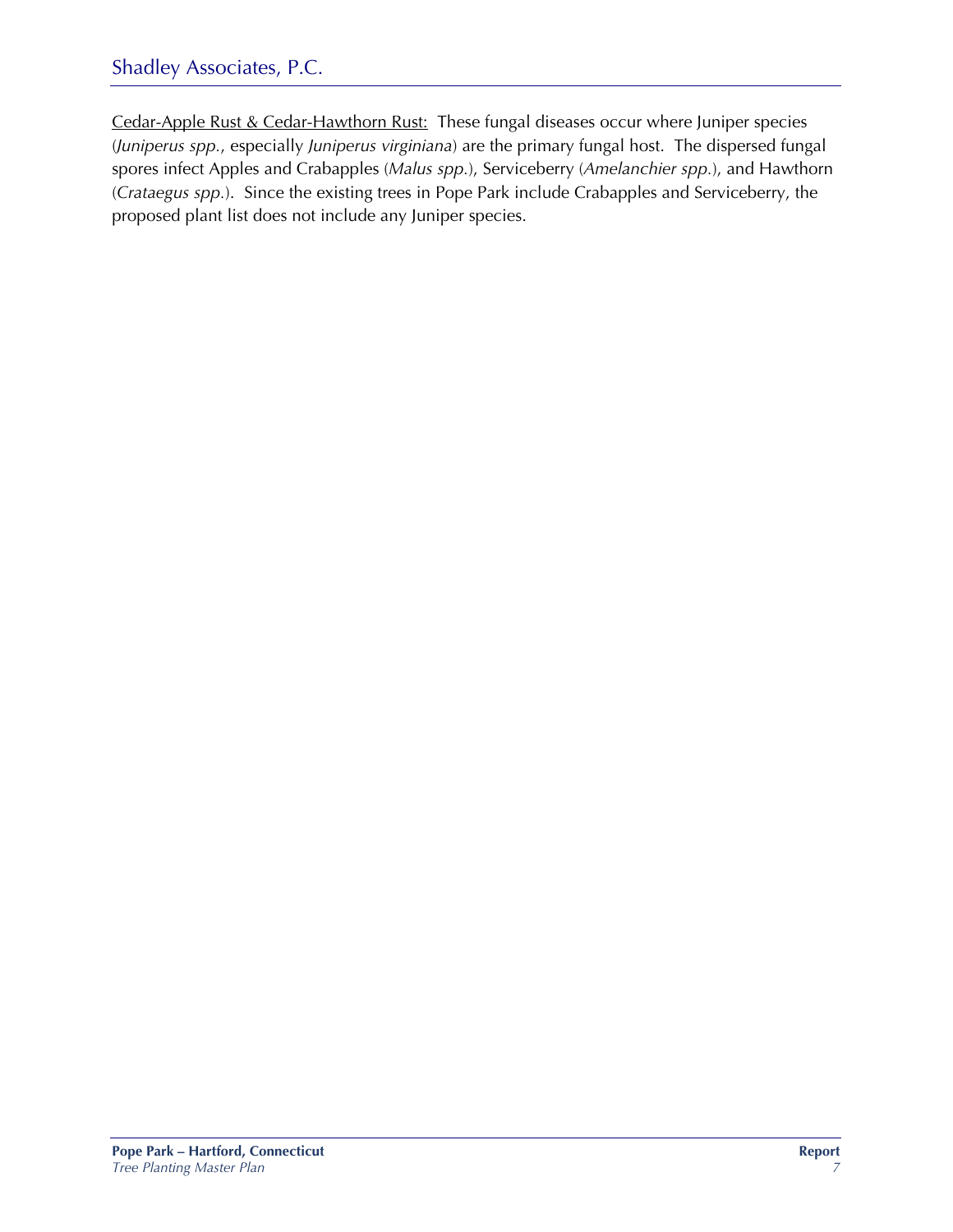#### **POPE PARK TREE PLANTING MASTER PLAN**

#### **MASTER PLANT LIST**

|            | <b>LARGE DECIDUOUS SHADE TREES</b> |                                    |                                     |                                      |                                                                                     |                       |                                                               |                                           |                                                                 |                                   |                                       |                              |                          |                                             |                                                                                                                         |                                                                |
|------------|------------------------------------|------------------------------------|-------------------------------------|--------------------------------------|-------------------------------------------------------------------------------------|-----------------------|---------------------------------------------------------------|-------------------------------------------|-----------------------------------------------------------------|-----------------------------------|---------------------------------------|------------------------------|--------------------------|---------------------------------------------|-------------------------------------------------------------------------------------------------------------------------|----------------------------------------------------------------|
| SYM        | <b>TOTAL</b><br>QTY                | <b>POPE PARK</b><br>QTY            | <b>BANKSIDE</b><br><b>GROVE QTY</b> | <b>POPE PARK</b><br><b>NORTH QTY</b> | otanical Name                                                                       | Common Name           | Recommended<br><b>Installation Size</b><br>(Caliper / Height) | nstallation Min.<br><b>Rootball Size</b>  | <b>Native</b><br>N- Connecticut<br>NE- Eastern USA              | Hardines<br>Zone<br>Range         | <b>Mature Size</b><br>(ht. or spread) | On<br>Olmsted<br>Plan        | Sun/Shade                | Habitat Value<br>F-Food<br>S-Shelter        | <b>Ornamental Features / Bloom Time</b>                                                                                 | <b>Other Comments</b>                                          |
| CO         | 10                                 |                                    | $\mathbf{0}$                        | $\overline{2}$                       | Carya ovata                                                                         | Shagbark Hickory      | 2-2.5" cal / 14-16' h                                         | B&B, 28 <sup>®</sup> dia.                 | $\mathbb{N}$                                                    | $4 - 9$                           | 70' tall, 35' spr                     |                              | full sun - part<br>shade | F, S                                        | Exfoliating bark, nuts are food source                                                                                  | roduces nuts, locate away from<br>valkways                     |
| <b>FS</b>  | $\overline{\mathbf{3}}$            | $\mathcal{R}$                      | $\mathbf{0}$                        | $\overline{0}$                       | agus sylvatica 'Purpurea'                                                           | European Beech        | 2.5-3" cal / 14-16' h                                         | B&B, 28 <sup>®</sup> dia.                 |                                                                 | $5 - 7$                           | 60' tall, 40' spr                     |                              | full sun - part<br>shade | $\mathcal{S}$                               | Purple colored foliage                                                                                                  |                                                                |
| GT         | 18                                 | 13                                 | $\overline{2}$                      | $\mathbf{3}$                         | Gleditsia triacanthos var. inermis 'Skyline' or 'Shademaster' Thornless Honeylocust |                       | 2-2.5" cal / 14-16' h                                         | B&B, 28 <sup>®</sup> dia.                 | NE                                                              | $4 - 8$                           | 50' tall, up to 50' spr               |                              | full sun                 | $\mathcal{S}$                               | Yellow fall foliage                                                                                                     | Skyline' is narrower cultivar than<br>Shademaster'             |
| GD         | 12                                 | 12                                 | $\mathbf{0}$                        | $\Omega$                             | Gymnocladus dioicus 'Prairie Titan'                                                 | Kentucky Coffee Tree  | 2.5-3" cal / 14-16' h                                         | B&B, 28 <sup>®</sup> dia.                 | NE                                                              | $4 - 8$                           | 60' tall, 30' spr                     |                              | full sun                 | $\mathcal{S}$                               | Greenish/white flowers in spring                                                                                        | Viale cultivar, seedless, tolerates<br>oist soils              |
| $\sim$     | 24                                 | 17                                 | $\overline{7}$                      | $\overline{0}$                       | iquidambar styraciflua 'Rotundiloba'                                                | Sweetgum              | 2.5-3" cal / 14-16' h                                         | B&B, 28" dia.                             | N                                                               | $5-9$                             | 70' tall, 45' spr                     |                              | full sun                 | <sub>S</sub>                                | Red fall foliage                                                                                                        | ruitless cultivar, tolerates moist soils                       |
|            | 14                                 | 14                                 | $\,0\,$                             | $\overline{0}$                       | Liriodendron tulipifera                                                             | <b>Tulip Poplar</b>   | 2-2.5" cal / 14-16' h                                         | B&B, 28 <sup>®</sup> dia.                 | $\mathsf N$                                                     | $5-9$                             | 80' tall, 45' spr                     |                              | full sun - part<br>shade | F, S                                        | Greenish/yellow flowers in late<br>spring, nectar attractive to pollinators                                             | uitable for stormwater interception                            |
| PO         | $\overline{7}$                     | $\overline{7}$                     | $\mathbf{0}$                        | $\overline{0}$                       | Platanus occidentalis                                                               | American Sycamore     | 2-2.5" cal / 14-16' h                                         | B&B, 28 <sup>®</sup> dia.                 | $\mathbb{N}$                                                    | $5-9$                             | 85' tall, 85' spr                     |                              | full sun - part<br>shade | $\mathcal{S}$                               | <b>Exfoliating bark</b>                                                                                                 | olerates moist soils, suitable for<br>tormwater interception   |
| ST         | 3                                  | $\mathbf{3}$                       | $\mathbf{0}$                        | $\overline{0}$                       | Salix alba 'Tristis'                                                                | Golden Weeping Willow | 2.5-3" cal / 14-16' h                                         | B&B. 28 <sup>®</sup> dia.                 |                                                                 |                                   | 75' tall, 75' spr                     |                              | full sun - part<br>shade | F.S                                         | Cascading branches, light green<br>eaves, nectar attractive to pollinators                                              | olerates moist & clay soils, can be<br>essy                    |
| TА         | 19                                 | 17                                 | $\Omega$                            | $\overline{2}$                       | ilia americana 'Redmond'                                                            | American Linden       | 2.5-3" cal / 14-16' h                                         | B&B, 28 <sup>®</sup> dia.                 | $\mathbb{N}$                                                    | $4 - 9$                           | 70' tall, 30' spr                     |                              | full sun - part<br>shade | F, S                                        | Greenish/white flowers in spring,<br>nectar attractive to pollinators                                                   | uitable for stormwater interception                            |
| <b>TT</b>  | 8                                  |                                    | $\Omega$                            | $\Omega$                             | Tilia tomentosa 'Sterling'                                                          | Silver Linden         | 2.5-3" cal / 14-16' h                                         | B&B, 28 <sup>®</sup> dia.                 |                                                                 | $4 - 7$                           | 70' tall, 40' spr                     |                              | full sun                 | S.                                          | Silver/gray underside on leaves,<br>vellow flower clusters in summer                                                    |                                                                |
|            |                                    | SMALL-MEDIUM DECIDUOUS SHADE TREES |                                     |                                      |                                                                                     |                       |                                                               |                                           |                                                                 |                                   |                                       |                              |                          |                                             |                                                                                                                         |                                                                |
| <b>SYM</b> | <b>TOTAL</b><br>QTY                | <b>POPE PARK</b><br>QTY            | <b>BANKSIDE</b><br><b>GROVE QTY</b> | <b>POPE PARK</b><br><b>NORTH QTY</b> | <b>otanical Name</b>                                                                | Common Name           | <b>Installation Size</b><br>(Caliper / Height)                | Installation Min.<br><b>Rootball Size</b> | Native<br>N- Connecticut<br><b>NE-Eastern USA</b>               | <b>Hardiness</b><br>Zone<br>Range | <b>Mature Size</b><br>(ht. or spread) | On<br>Olmsted<br>Plan        | Sun/Shade                | <b>Habitat Value</b><br>F-Food<br>S-Shelter | <b>Ornamental Features / Bloom Time</b>                                                                                 | <b>Other Comments</b>                                          |
| AL         | 5                                  | $\overline{5}$                     | $\mathbf{0}$                        | $\overline{0}$                       | Alnus glutinosa                                                                     | <b>Black Alder</b>    | 2-2.5" cal / 10-12'                                           | B&B, 24 <sup>*</sup> dia.                 |                                                                 | $3 - 7$                           | 40' tall, 30' spr                     |                              | full sun - part<br>shade | F, S                                        | Nectar attractive to pollinators                                                                                        | olerates moist & clay soils                                    |
| CC         | $\mathbf{a}$                       | $\mathcal{R}$                      | $\mathbf{0}$                        | $\overline{0}$                       | Carpinus caroliniana                                                                | American Hornbeam     | 2-2.5" cal / 10-12' h                                         | B&B, 24 <sup>*</sup> dia.                 | $\mathbb{N}$                                                    | $3-9$                             | 25' tall, 25' spr                     |                              | full sun - part<br>shade | $\mathcal{S}$                               |                                                                                                                         | Available as single-stem or multi-sten                         |
| NS         | 17                                 | 12                                 | $\overline{\mathbf{3}}$             | <sup>2</sup>                         | Nyssa sylvatica                                                                     | <b>Black Gum</b>      | 2-2.5" cal / 10-12' h                                         | B&B, 28" dia.                             | N                                                               | $3-9$                             | 40' tall, 25' spr                     |                              | full sun                 | $\leq$                                      | Crimson fall foliage                                                                                                    |                                                                |
| OV         | 11                                 | 11                                 | $\,0\,$                             | $\overline{0}$                       | Ostrya virginiana                                                                   | American Hophornbeam  | 2-2.5" cal / 10-12' ht                                        | B&B, 24 <sup>®</sup> dia.                 | N                                                               | $4-9$                             | 35' tall, 30' spr                     |                              | full sun - part<br>shade | $\leq$                                      |                                                                                                                         |                                                                |
|            | 20                                 | 15                                 | 5                                   | $\overline{0}$                       | Sassafras albidum                                                                   | Sassafrass            | 2-2.5" cal / 12-14' ht                                        | B&B, 24 <sup>*</sup> dia.                 | $\mathbb{N}$                                                    | $4 - 9$                           | 40' tall, 25' spr                     |                              | full sun - part<br>shade | $\mathcal{S}$                               |                                                                                                                         | Folerates clay soil                                            |
|            | 15                                 | 13                                 | $\overline{2}$                      | $\overline{0}$                       | Styphnolobium japonicum                                                             | Japanese Pagoda Tree  | 2-2.5" cal / 10-12' h                                         | B&B. 24" dia.                             |                                                                 | $4 - 7$                           | 50' tall, 50' spread                  |                              | full sun                 | $\mathcal{S}$                               | Cream-colored flowers in clusters in<br>late summer                                                                     |                                                                |
|            |                                    | <b>ORNAMENTAL TREES</b>            |                                     |                                      |                                                                                     |                       |                                                               |                                           |                                                                 |                                   |                                       |                              |                          |                                             |                                                                                                                         |                                                                |
| <b>SYM</b> | <b>TOTAL</b><br>QTY                | <b>POPE PARK</b><br>QTY            | <b>BANKSIDE</b><br><b>GROVE QTY</b> | <b>POPE PARK</b><br><b>NORTH QTY</b> | otanical Name                                                                       | Common Name           | <b>Installation Size</b><br>(Caliper / Height)                | nstallation Min.<br><b>Rootball Size</b>  | <b>Native</b><br><b>N- Connecticut</b><br>NE- Eastern USA       | Hardines<br>Zone<br>Range         | <b>Mature Size</b><br>(ht. or spread) | On<br>Olmsted<br>Plan        | Sun/Shade                | <b>Habitat Value</b><br>F-Food<br>S-Shelter | <b>Ornamental Features / Bloom Time</b>                                                                                 | <b>Other Comments</b>                                          |
| AG         | 14                                 | $\mathbf{q}$                       | $\Omega$                            | -5                                   | Amelanchier x grandiflora 'Autumn Brilliance'                                       | Serviceberry          | 6-7' ht clump                                                 | B&B, 28 <sup>®</sup> dia.                 |                                                                 | $4 - 9$                           | 15'-25' tall, 15' spr                 |                              | part shade               |                                             | White spring flowers, berries<br>attractive to birds, red fall foliage                                                  | Aulti-stem shrub or small tree                                 |
| CE.        | $\overline{7}$                     | $\mathcal{L}$                      | $\overline{3}$                      | <sup>2</sup>                         | Cercis canadensis 'Forest Pansy'                                                    | Eastern Redbud        | 2-2.5" cal / 8-10' ht                                         | B&B, 24 <sup>*</sup> dia.                 | <b>NE</b>                                                       | $4-9$                             | 25' tall, 30' wide                    |                              | part shade               | -F                                          | Small magenta flowers in spring,<br>burgundy foliage                                                                    | Available as single-stem or multi-<br>tem, tolerates clav soil |
| CV         | 11                                 | 11                                 | $\mathbf{0}$                        | $\overline{0}$                       | Chionanthus virginicus                                                              | Fringetree            | 6-7' ht clump                                                 | B&B, 28 <sup>®</sup> dia.                 | NE                                                              | $3-9$                             | 12'-20' tall                          |                              | full sun - part<br>shade | E                                           | Clusters of white flowers in late<br>spring, berries attractive to birds                                                |                                                                |
| CG         | $\mathbf{q}$                       | $\mathbf{q}$                       | $\mathbf{0}$                        | $\overline{0}$                       | Cotinus coggygria 'Royal Purple'                                                    | Smoketree             | $6-7'$ ht                                                     | B&B, 28 <sup>®</sup> dia.                 |                                                                 | $4 - 9$                           | 20' tall, 20' spr                     |                              | full sun                 |                                             | Purple foliage, pinkish feather-like<br>flowers in mid-summer                                                           | arge shrub or small tree                                       |
| MV         | 8                                  | 8                                  | $\mathbf{0}$                        | $\overline{0}$                       | Magnolia virginiana 'Moonglow'                                                      | Sweetbay Magnolia     | 7-8' ht                                                       | B&B, 36 <sup>®</sup> dia.                 | NE                                                              | $5 - 10$                          | 30' tall, 20' spr                     |                              | full sun - part<br>shade | -F                                          | Large cream flowers in spring, nectar<br>attractive to pollinators                                                      | suitable for moist & clay soils                                |
| PR         | 12                                 | 12                                 | $\bf{0}$                            | $\overline{0}$                       | Prunus sargentii                                                                    | Sargent Cherry        | 7-8' ht                                                       | B&B, 36 <sup>®</sup> dia.                 |                                                                 | $4 - 7$                           | 30' tall, 30' spr                     |                              | full sun - part<br>shade | F.                                          | Pink flowers in spring, attractive to<br>pollinators & birds                                                            |                                                                |
|            | 10                                 | 10                                 | $\mathbf{0}$                        | $\overline{0}$                       | Styrax japonicus                                                                    | Japanese Snowbell     | 6-7' ht single                                                | B&B, 22" dia.                             |                                                                 | $5-8$                             | 25' tall, 25' spr                     |                              | full sun - part<br>shade |                                             | Fragrant, bell-shaped flowers in late<br>spring, nectar attractive to pollinators<br>Fragrant, white flower clusters in |                                                                |
| <b>SR</b>  | 12                                 | 12                                 | $\Omega$                            | $\overline{0}$                       | Syringa reticulata                                                                  | lapanese Tree Lilac   | 2-2.5" cal / 12-14' h                                         | B&B. 24 <sup>*</sup> dia.                 |                                                                 | $3 - 7$                           | 25' tall, 20' spr                     |                              | full sun                 | E                                           | summer, attractive to pollinators                                                                                       |                                                                |
|            | <b>EVERGREEN TREES</b>             |                                    |                                     |                                      |                                                                                     |                       |                                                               |                                           |                                                                 |                                   |                                       |                              |                          |                                             |                                                                                                                         |                                                                |
| <b>SYM</b> | <b>TOTA</b><br>QTY                 | <b>POPE PARK</b><br>QTY            | <b>BANKSIDE</b><br><b>GROVE QTY</b> | <b>POPE PARK</b><br><b>NORTH QTY</b> | <b>otanical Name</b>                                                                | <b>Common Name</b>    | <b>Installation Size</b><br>(Height)                          | nstallation Min<br><b>Rootball Size</b>   | <b>Native</b><br><b>N- Connecticut</b><br><b>NE-Eastern USA</b> | Hardines<br>Zone<br>Range         | <b>Mature Size</b><br>(ht. or spread) | On<br><b>Olmsted</b><br>Plan | Sun/Shade                | Habitat Value<br>F-Food<br>S-Shelter        | <b>Ornamental Features / Bloom Time</b>                                                                                 | <b>Other Comments</b>                                          |
| AC         | 13                                 | $\mathbf{g}$                       | $\overline{0}$                      | $-5$                                 | Abies concolor                                                                      | White Fir             | 6-7' ht                                                       | B&B, 24 <sup>*</sup> dia.                 |                                                                 | $3 - 7$                           | 70' tall, 30' spr                     |                              | full sun                 | $\mathcal{S}$                               | Needles emit tangerine scent                                                                                            | rban/drought tolerant                                          |
| CT         | 15                                 | 15                                 | $\mathbf{0}$                        | $\overline{0}$                       | Chamaecyparis thyoides                                                              | Atlantic White Cedar  | 6-7' ht                                                       | B&B, 24" dia.                             | <b>NE</b>                                                       | $4 - 8$                           | 30' tall                              |                              | full sun - part<br>shade | -S.                                         |                                                                                                                         |                                                                |
|            | 8                                  | -8                                 | $\mathbf{0}$                        | $\overline{0}$                       | <sup>2</sup> inus flexilis 'Vanderwolf's Pyramid'                                   | <b>Limber Pine</b>    | $6-7'$ ht                                                     | B&B, 24 <sup>®</sup> dia.                 |                                                                 | $4 - 7$                           | 30' tall, 20' spr                     |                              | full sun                 | $\mathcal{S}$                               | Bluish/green needles                                                                                                    | Slow growing, compact form                                     |
| PS.        | 20                                 | 20                                 | $\Omega$                            | $\overline{0}$                       | Pinus sylvestris                                                                    | Scotch Pine           | 6-7' ht                                                       | B&B, 24 <sup>*</sup> dia.                 |                                                                 | $2 - 7$                           | 60' tall, 40' spr                     |                              | full sun                 | $\mathcal{S}$                               |                                                                                                                         |                                                                |

**\* Hartford, CT is currently identified as USDA Hardiness Zone 6.**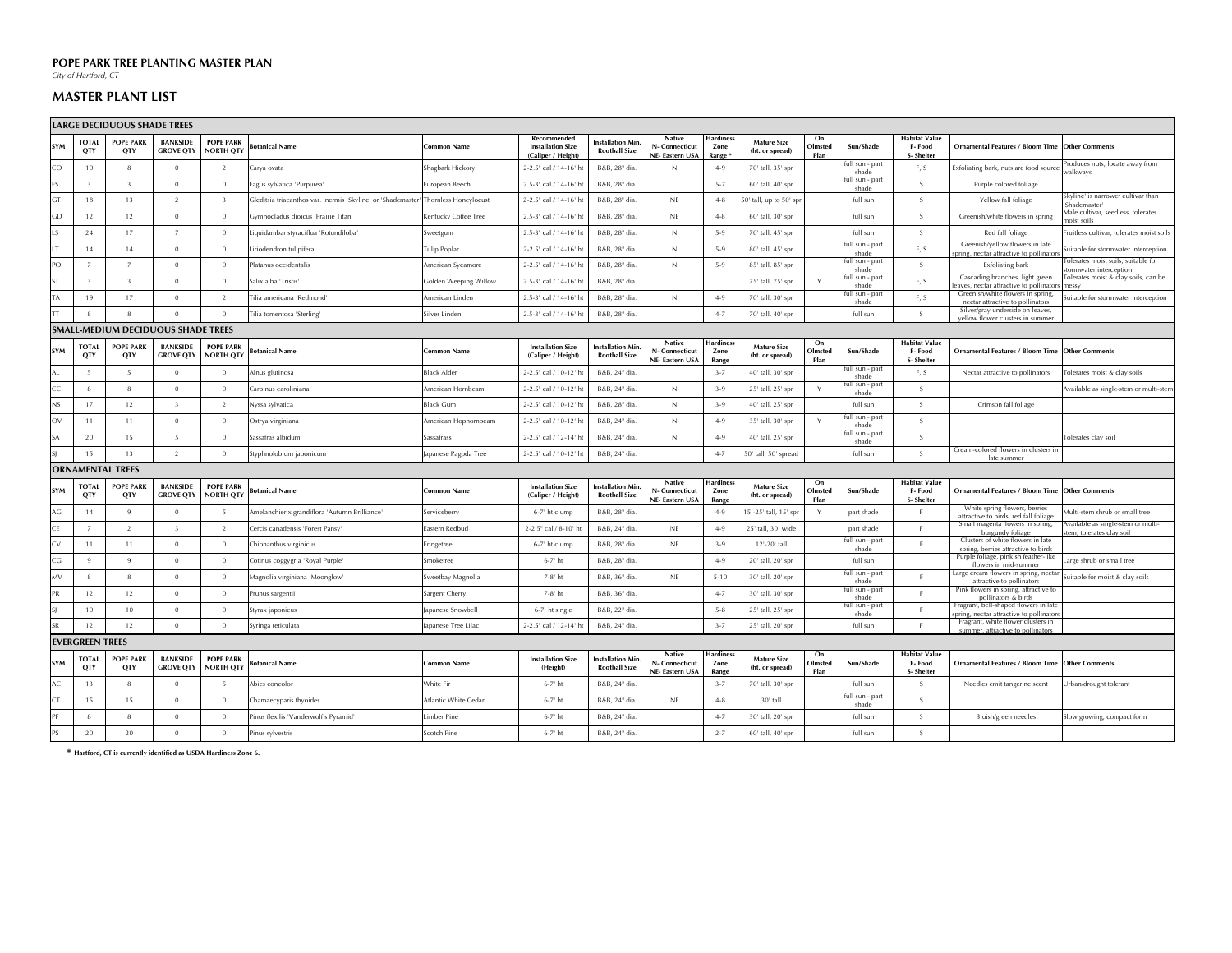### **Drawing List**

- L-1 Pope Park Planting Plan: Sheet 1 of 6
- L-2 Pope Park Planting Plan: Sheet 2 of 6
- L-3 Pope Park Planting Plan: Sheet 3 of 6
- L-4 Pope Park Planting Plan: Sheet 4 of 6
- L-5 Pope Park Planting Plan: Sheet 5 of 6
- L-6 Pope Park Planting Plan: Sheet 6 of 6
- L-7 Bankside Grove Planting Plan: Sheet 1 of 2
- L-8 Bankside Grove Planting Plan: Sheet 2 of 2
- L-9 Pope Park North Planting Plan
- L-10 Master Plant List

### **Appendix – Existing Tree Inventory**

The following is an inventory of the existing trees divided into the three areas of the park: Pope Park, Bankside Grove, and Pope Park North. Identification numbers correspond to the numbers shown in the City of Hartford's Online Tree Database (https://hartfordct.treekeepersoftware.com). These identification numbers are included on the accompanying drawings so the existing trees may be easily referenced.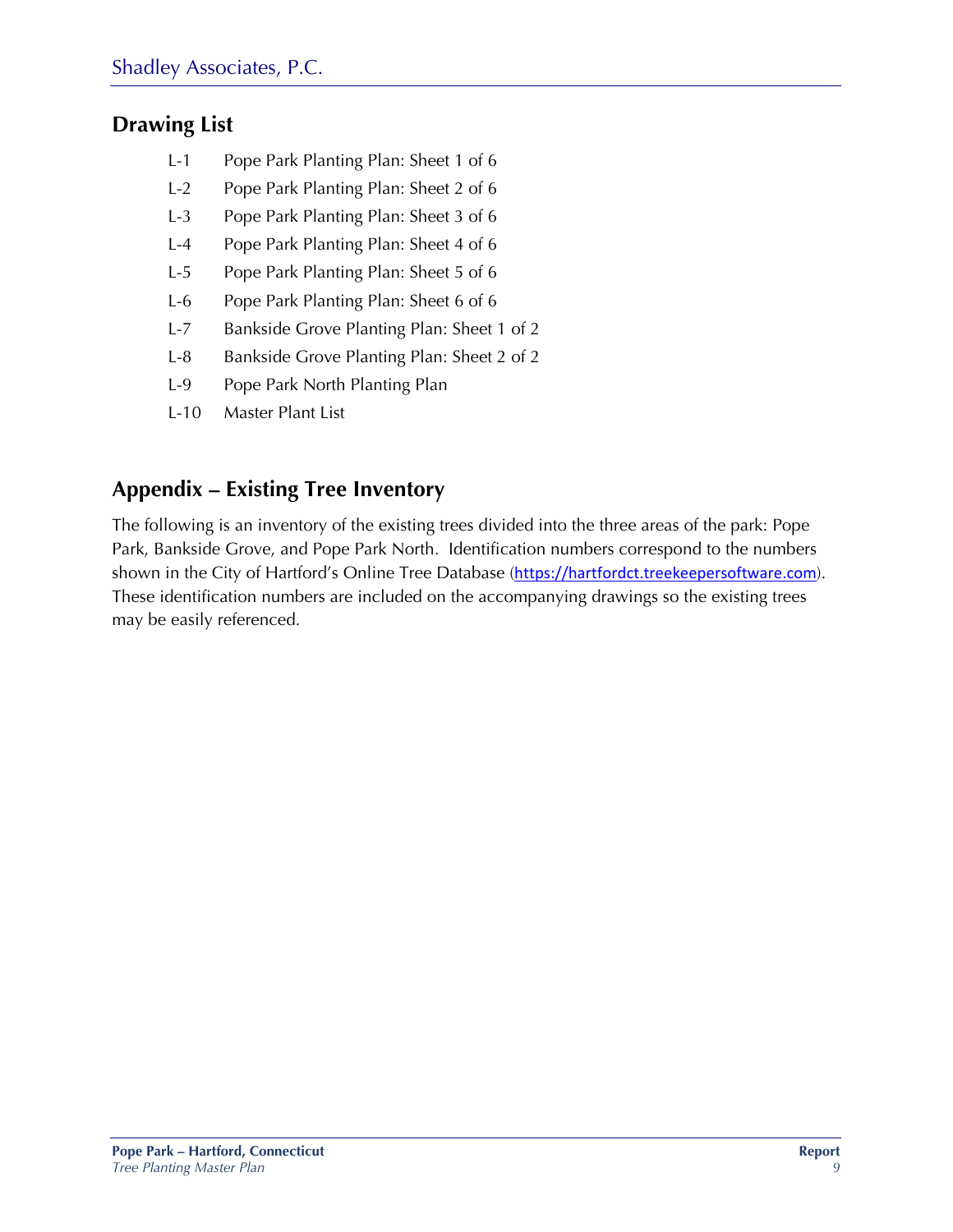#### Investigator(s): **Shadley Associates**

Inventory Date: **5/22/2020**

Stumps to be removed

Dead or dying trees to be removed

|       | <b>POPE PARK</b> |                              |                                             |                        |  |  |  |  |  |
|-------|------------------|------------------------------|---------------------------------------------|------------------------|--|--|--|--|--|
| ID#   | Location:        | <b>Common Name:</b>          | Diameter at Breast Height<br>(DBH)(inches): | <b>Comments:</b>       |  |  |  |  |  |
| 3078  | Pope Park        | Pin Oak                      | 36                                          | <b>Gold Medal Tree</b> |  |  |  |  |  |
| 3118  | Pope Park        | Pin Oak                      | 32                                          | <b>Gold Medal Tree</b> |  |  |  |  |  |
| 3152  | <b>Pope Park</b> | Pin Oak                      | 54                                          | <b>STUMP, REMOVE</b>   |  |  |  |  |  |
| 3173  | Pope Park        | Ash                          | 21                                          |                        |  |  |  |  |  |
| 3186  | Pope Park        | Pin Oak                      | 36                                          | <b>Gold Medal Tree</b> |  |  |  |  |  |
| 3194  | Pope Park        | <b>Red Maple</b>             | 27                                          |                        |  |  |  |  |  |
| 34677 | Pope Park        | Thornless Honeylocust        | 18                                          |                        |  |  |  |  |  |
| 34681 | Pope Park        | <b>Thornless Honeylocust</b> | 15                                          |                        |  |  |  |  |  |
| 35652 | Pope Park        | Plum                         | 8                                           |                        |  |  |  |  |  |
| 44992 | Pope Park        | <b>Flowering Dogwood</b>     | 4                                           |                        |  |  |  |  |  |
| 44997 | Pope Park        | Flowering Dogwood            | $\overline{4}$                              |                        |  |  |  |  |  |
| 45002 | Pope Park        | <b>Black Locust</b>          | 14                                          |                        |  |  |  |  |  |
| 45010 | Pope Park        | <b>Black Locust</b>          | 28                                          |                        |  |  |  |  |  |
| 45015 | Pope Park        | <b>Flowering Dogwood</b>     | 3                                           |                        |  |  |  |  |  |
| 45020 | Pope Park        | Apple                        | 8                                           |                        |  |  |  |  |  |
| 45021 | Pope Park        | <b>Black Locust</b>          | 19                                          |                        |  |  |  |  |  |
| 45028 | Pope Park        | <b>Thornless Honeylocust</b> | 8                                           |                        |  |  |  |  |  |
| 45029 | Pope Park        | <b>Black Locust</b>          | 17                                          |                        |  |  |  |  |  |
| 45035 | <b>Pope Park</b> | <b>Northern Red Oak</b>      | 36                                          | <b>DYING, REMOVE</b>   |  |  |  |  |  |
| 45038 | Pope Park        | London Planetree             | 5                                           |                        |  |  |  |  |  |
| 45039 | Pope Park        | Serviceberry                 | $\mathbf{1}$                                |                        |  |  |  |  |  |
| 45040 | Pope Park        | Pin Oak                      | 29                                          |                        |  |  |  |  |  |
| 45046 | Pope Park        | Apple                        | 4                                           |                        |  |  |  |  |  |
| 45047 | Pope Park        | <b>Red Maple</b>             | 9                                           |                        |  |  |  |  |  |
| 45048 | Pope Park        | Serviceberry                 | $\mathbf{1}$                                |                        |  |  |  |  |  |
| 45049 | Pope Park        | Pin Oak                      | 37                                          | <b>Gold Medal Tree</b> |  |  |  |  |  |
| 45051 | Pope Park        | American Sweetgum            | 14                                          |                        |  |  |  |  |  |
| 45055 | Pope Park        | Apple                        | 5                                           |                        |  |  |  |  |  |
| 45056 | Pope Park        | London Planetree             | 11                                          |                        |  |  |  |  |  |
| 45057 | Pope Park        | Pin Oak                      | 39                                          | <b>Gold Medal Tree</b> |  |  |  |  |  |
| 45060 | Pope Park        | Pin Oak                      | 37                                          | Gold Medal Tree        |  |  |  |  |  |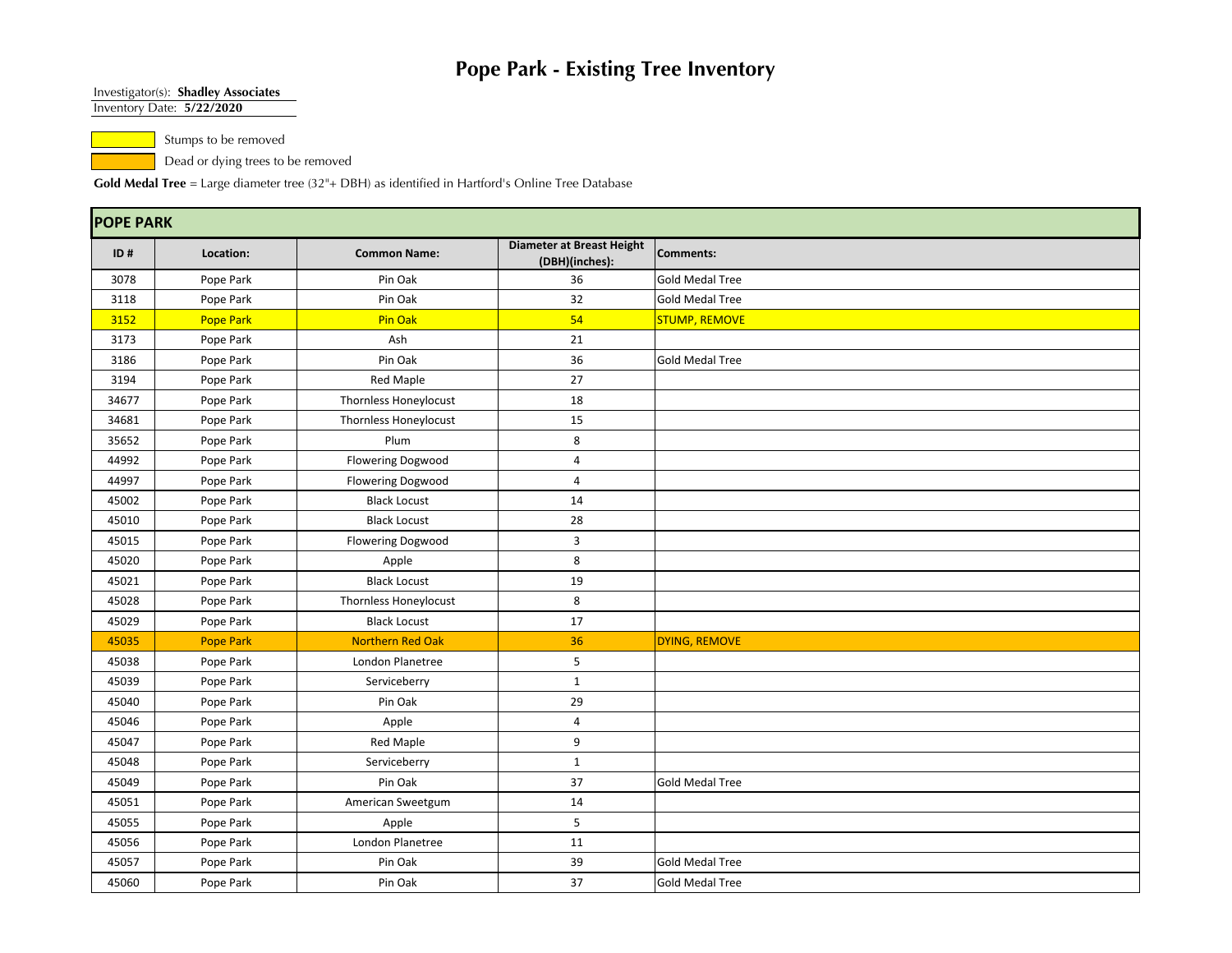#### Investigator(s): **Shadley Associates**

Inventory Date: **5/22/2020**

Stumps to be removed

Dead or dying trees to be removed

|       | <b>POPE PARK</b> |                          |                                                    |                        |  |  |  |  |
|-------|------------------|--------------------------|----------------------------------------------------|------------------------|--|--|--|--|
| ID#   | Location:        | <b>Common Name:</b>      | <b>Diameter at Breast Height</b><br>(DBH)(inches): | Comments:              |  |  |  |  |
| 45063 | Pope Park        | Northern Red Oak         | 26                                                 |                        |  |  |  |  |
| 45064 | Pope Park        | Apple                    | 5                                                  |                        |  |  |  |  |
| 45065 | Pope Park        | Japanese Zelkova         | 5                                                  |                        |  |  |  |  |
| 45067 | Pope Park        | Pin Oak                  | 51                                                 | <b>Gold Medal Tree</b> |  |  |  |  |
| 45069 | Pope Park        | Pin Oak                  | 39                                                 | <b>STUMP, REMOVE</b>   |  |  |  |  |
| 45073 | Pope Park        | Apple                    | $\overline{7}$                                     |                        |  |  |  |  |
| 45074 | Pope Park        | Apple                    | 5                                                  |                        |  |  |  |  |
| 45075 | Pope Park        | Plum                     | 6                                                  |                        |  |  |  |  |
| 45076 | Pope Park        | <b>Flowering Dogwood</b> | $\overline{2}$                                     |                        |  |  |  |  |
| 45077 | Pope Park        | <b>Flowering Dogwood</b> | $\overline{4}$                                     |                        |  |  |  |  |
| 45083 | Pope Park        | Apple                    | $\overline{7}$                                     |                        |  |  |  |  |
| 45084 | Pope Park        | Apple                    | $\overline{4}$                                     |                        |  |  |  |  |
| 45085 | Pope Park        | Serviceberry             | $\mathbf{1}$                                       |                        |  |  |  |  |
| 45086 | Pope Park        | Plum                     | $\overline{7}$                                     |                        |  |  |  |  |
| 45087 | Pope Park        | Flowering Dogwood        | $\overline{4}$                                     |                        |  |  |  |  |
| 45093 | Pope Park        | Apple                    | 8                                                  |                        |  |  |  |  |
| 45094 | Pope Park        | <b>Red Maple</b>         | 5                                                  |                        |  |  |  |  |
| 45095 | Pope Park        | Serviceberry             | $\mathbf{1}$                                       |                        |  |  |  |  |
| 45098 | Pope Park        | <b>Flowering Dogwood</b> | $\overline{4}$                                     |                        |  |  |  |  |
| 45103 | Pope Park        | Apple                    | 9                                                  |                        |  |  |  |  |
| 45104 | Pope Park        | Red Maple                | 6                                                  |                        |  |  |  |  |
| 45105 | Pope Park        | Serviceberry             | $\mathbf{1}$                                       |                        |  |  |  |  |
| 45108 | Pope Park        | Flowering Dogwood        | $\overline{4}$                                     |                        |  |  |  |  |
| 45113 | Pope Park        | <b>Hedge Maple</b>       | 11                                                 |                        |  |  |  |  |
| 45114 | Pope Park        | Thornless Honeylocust    | $\overline{7}$                                     |                        |  |  |  |  |
| 45115 | <b>Pope Park</b> | <b>Sugar Maple</b>       | 18                                                 | <b>DEAD, REMOVE</b>    |  |  |  |  |
| 45118 | Pope Park        | <b>Flowering Dogwood</b> | $\overline{3}$                                     |                        |  |  |  |  |
| 45121 | Pope Park        | London Planetree         | 8                                                  |                        |  |  |  |  |
| 45123 | Pope Park        | <b>Hedge Maple</b>       | 6                                                  |                        |  |  |  |  |
| 45125 | Pope Park        | Kousa Dogwood            | $\overline{3}$                                     |                        |  |  |  |  |
| 45128 | Pope Park        | Northern Red Oak         | $\overline{7}$                                     |                        |  |  |  |  |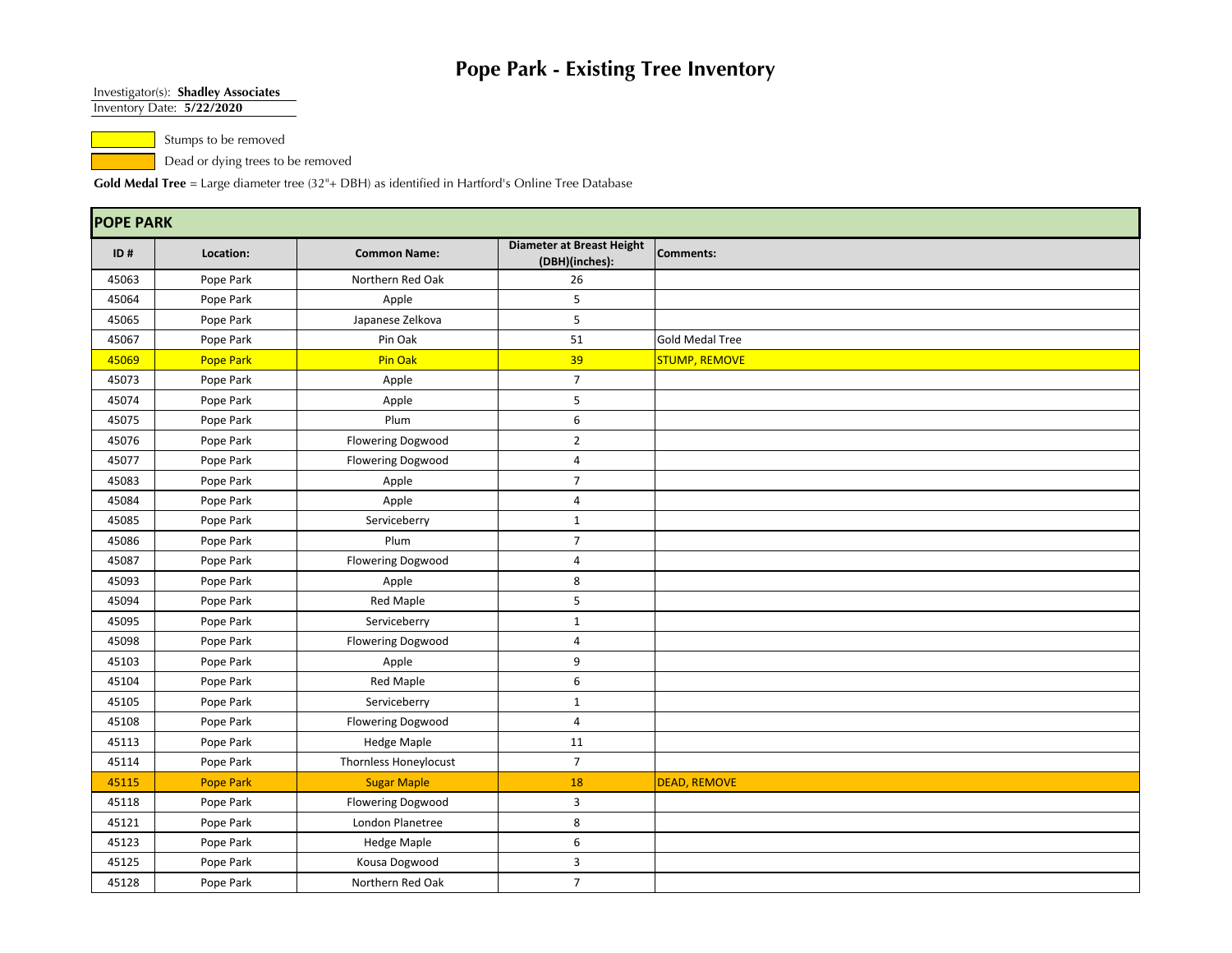#### Investigator(s): **Shadley Associates**

Inventory Date: **5/22/2020**

Stumps to be removed

Dead or dying trees to be removed

|       | <b>POPE PARK</b> |                          |                                                    |                        |  |  |  |  |  |
|-------|------------------|--------------------------|----------------------------------------------------|------------------------|--|--|--|--|--|
| ID#   | Location:        | <b>Common Name:</b>      | <b>Diameter at Breast Height</b><br>(DBH)(inches): | <b>Comments:</b>       |  |  |  |  |  |
| 45131 | Pope Park        | <b>Red Maple</b>         | 6                                                  |                        |  |  |  |  |  |
| 45133 | Pope Park        | Sugar Maple              | $10\,$                                             |                        |  |  |  |  |  |
| 45134 | Pope Park        | Plum                     | 11                                                 |                        |  |  |  |  |  |
| 45138 | Pope Park        | Northern Red Oak         | 8                                                  |                        |  |  |  |  |  |
| 45141 | Pope Park        | London Planetree         | 8                                                  |                        |  |  |  |  |  |
| 45143 | Pope Park        | Sugar Maple              | 9                                                  |                        |  |  |  |  |  |
| 45145 | Pope Park        | Kousa Dogwood            | 5                                                  |                        |  |  |  |  |  |
| 45148 | Pope Park        | <b>Hedge Maple</b>       | 8                                                  |                        |  |  |  |  |  |
| 45151 | Pope Park        | Red Maple                | $\overline{7}$                                     |                        |  |  |  |  |  |
| 45153 | Pope Park        | Kousa Dogwood            | $\overline{2}$                                     |                        |  |  |  |  |  |
| 45155 | Pope Park        | Kousa Dogwood            | 3                                                  |                        |  |  |  |  |  |
| 45158 | Pope Park        | <b>Hedge Maple</b>       | 8                                                  |                        |  |  |  |  |  |
| 45160 | <b>Pope Park</b> | <b>Flowering Dogwood</b> | $\mathbf{1}$                                       | <b>STICK, REMOVE</b>   |  |  |  |  |  |
| 45162 | Pope Park        | Kousa Dogwood            | $\overline{2}$                                     |                        |  |  |  |  |  |
| 45163 | Pope Park        | Red Maple                | 6                                                  |                        |  |  |  |  |  |
| 45164 | <b>Pope Park</b> | <b>Red Maple</b>         | 27                                                 | DYING, REMOVE          |  |  |  |  |  |
| 45167 | Pope Park        | <b>Hedge Maple</b>       | 10                                                 |                        |  |  |  |  |  |
| 45169 | Pope Park        | Pin Oak                  | 38                                                 | <b>Gold Medal Tree</b> |  |  |  |  |  |
| 45170 | <b>Pope Park</b> | <b>Flowering Dogwood</b> | $\overline{2}$                                     | DYING, REMOVE          |  |  |  |  |  |
| 45172 | Pope Park        | Sugar Maple              | 9                                                  |                        |  |  |  |  |  |
| 45173 | Pope Park        | Red Maple                | 28                                                 |                        |  |  |  |  |  |
| 45174 | Pope Park        | Thornless Honeylocust    | 6                                                  |                        |  |  |  |  |  |
| 45177 | Pope Park        | <b>Hedge Maple</b>       | 8                                                  |                        |  |  |  |  |  |
| 45179 | Pope Park        | Pin Oak                  | $27\,$                                             |                        |  |  |  |  |  |
| 45180 | Pope Park        | Kousa Dogwood            | $\overline{2}$                                     |                        |  |  |  |  |  |
| 45181 | Pope Park        | <b>Black Locust</b>      | 27                                                 |                        |  |  |  |  |  |
| 45182 | Pope Park        | <b>Red Maple</b>         | 6                                                  |                        |  |  |  |  |  |
| 45183 | Pope Park        | Pin Oak                  | 49                                                 | <b>Gold Medal Tree</b> |  |  |  |  |  |
| 45184 | Pope Park        | Thornless Honeylocust    | 5                                                  |                        |  |  |  |  |  |
| 45187 | Pope Park        | Pin Oak                  | 44                                                 | <b>Gold Medal Tree</b> |  |  |  |  |  |
| 45189 | <b>Pope Park</b> | <b>Northern Red Oak</b>  | 20                                                 | <b>STUMP, REMOVE</b>   |  |  |  |  |  |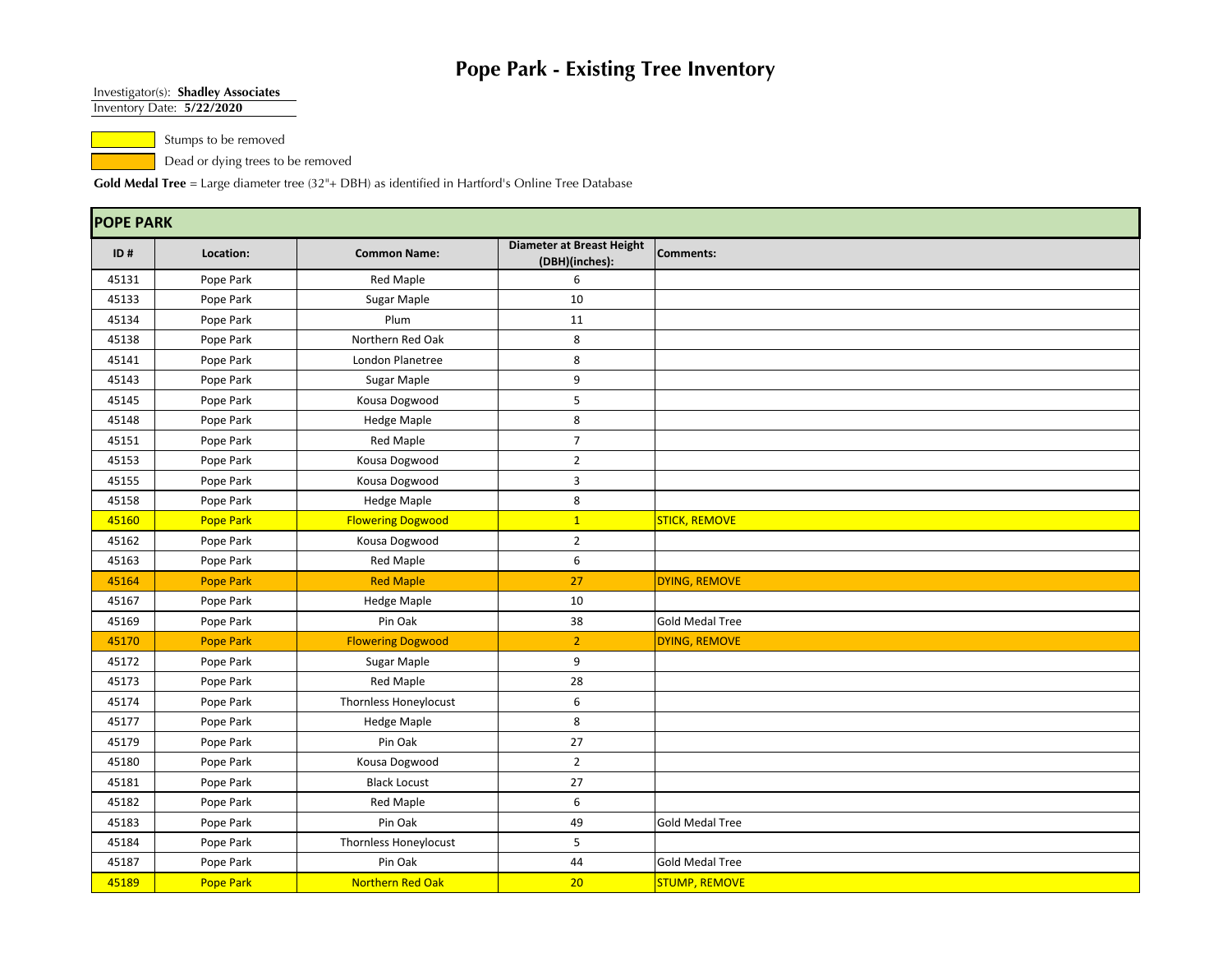#### Investigator(s): **Shadley Associates**

Inventory Date: **5/22/2020**

Stumps to be removed

Dead or dying trees to be removed

|       | <b>POPE PARK</b> |                        |                                             |                        |  |  |  |  |  |
|-------|------------------|------------------------|---------------------------------------------|------------------------|--|--|--|--|--|
| ID#   | Location:        | <b>Common Name:</b>    | Diameter at Breast Height<br>(DBH)(inches): | <b>Comments:</b>       |  |  |  |  |  |
| 45190 | Pope Park        | Pin Oak                | $\overline{4}$                              |                        |  |  |  |  |  |
| 45191 | Pope Park        | <b>Red Maple</b>       | 8                                           |                        |  |  |  |  |  |
| 45192 | Pope Park        | Pin Oak                | 34                                          | <b>Gold Medal Tree</b> |  |  |  |  |  |
| 45193 | Pope Park        | Apple                  | 4                                           |                        |  |  |  |  |  |
| 45195 | Pope Park        | <b>Black Locust</b>    | 27                                          |                        |  |  |  |  |  |
| 45198 | Pope Park        | London Planetree       | $\overline{7}$                              |                        |  |  |  |  |  |
| 45199 | Pope Park        | <b>Red Maple</b>       | $\overline{7}$                              |                        |  |  |  |  |  |
| 45200 | Pope Park        | Pin Oak                | 51                                          | <b>Gold Medal Tree</b> |  |  |  |  |  |
| 45201 | Pope Park        | Apple                  | $\overline{4}$                              |                        |  |  |  |  |  |
| 45203 | Pope Park        | <b>Black Locust</b>    | 17                                          |                        |  |  |  |  |  |
| 45205 | Pope Park        | Kousa Dogwood          | 6                                           |                        |  |  |  |  |  |
| 45206 | Pope Park        | <b>Red Maple</b>       | 9                                           |                        |  |  |  |  |  |
| 45207 | Pope Park        | Plum                   | 6                                           |                        |  |  |  |  |  |
| 45208 | Pope Park        | Apple                  | 8                                           |                        |  |  |  |  |  |
| 45209 | Pope Park        | American Hophornbeam   | 16                                          |                        |  |  |  |  |  |
| 45210 | Pope Park        | Kousa Dogwood          | $\overline{7}$                              |                        |  |  |  |  |  |
| 45211 | <b>Pope Park</b> | <b>Black Locust</b>    | 18                                          | <b>STUMP, REMOVE</b>   |  |  |  |  |  |
| 45212 | Pope Park        | Northern Red Oak       | 10                                          |                        |  |  |  |  |  |
| 45213 | Pope Park        | Plum                   | 6                                           |                        |  |  |  |  |  |
| 45214 | <b>Pope Park</b> | <b>Black Locust</b>    | 24                                          | DYING, REMOVE          |  |  |  |  |  |
| 45215 | Pope Park        | Kousa Dogwood          | $\overline{7}$                              |                        |  |  |  |  |  |
| 45216 | Pope Park        | Pin Oak                | 25                                          |                        |  |  |  |  |  |
| 45217 | Pope Park        | Northern Red Oak       | 9                                           |                        |  |  |  |  |  |
| 45218 | Pope Park        | Serviceberry           | $\overline{2}$                              |                        |  |  |  |  |  |
| 45219 | <b>Pope Park</b> | <b>Red Maple</b>       | 21                                          | DYING, REMOVE          |  |  |  |  |  |
| 45221 | Pope Park        | Kousa Dogwood          | 6                                           |                        |  |  |  |  |  |
| 45222 | Pope Park        | Serviceberry           | 3                                           |                        |  |  |  |  |  |
| 45223 | Pope Park        | <b>Swamp White Oak</b> | 32                                          | <b>DYING, REMOVE</b>   |  |  |  |  |  |
| 45224 | Pope Park        | <b>Black Locust</b>    | 14                                          |                        |  |  |  |  |  |
| 45226 | Pope Park        | <b>Red Maple</b>       | 9                                           |                        |  |  |  |  |  |
| 45227 | Pope Park        | Pin Oak                | 43                                          | <b>Gold Medal Tree</b> |  |  |  |  |  |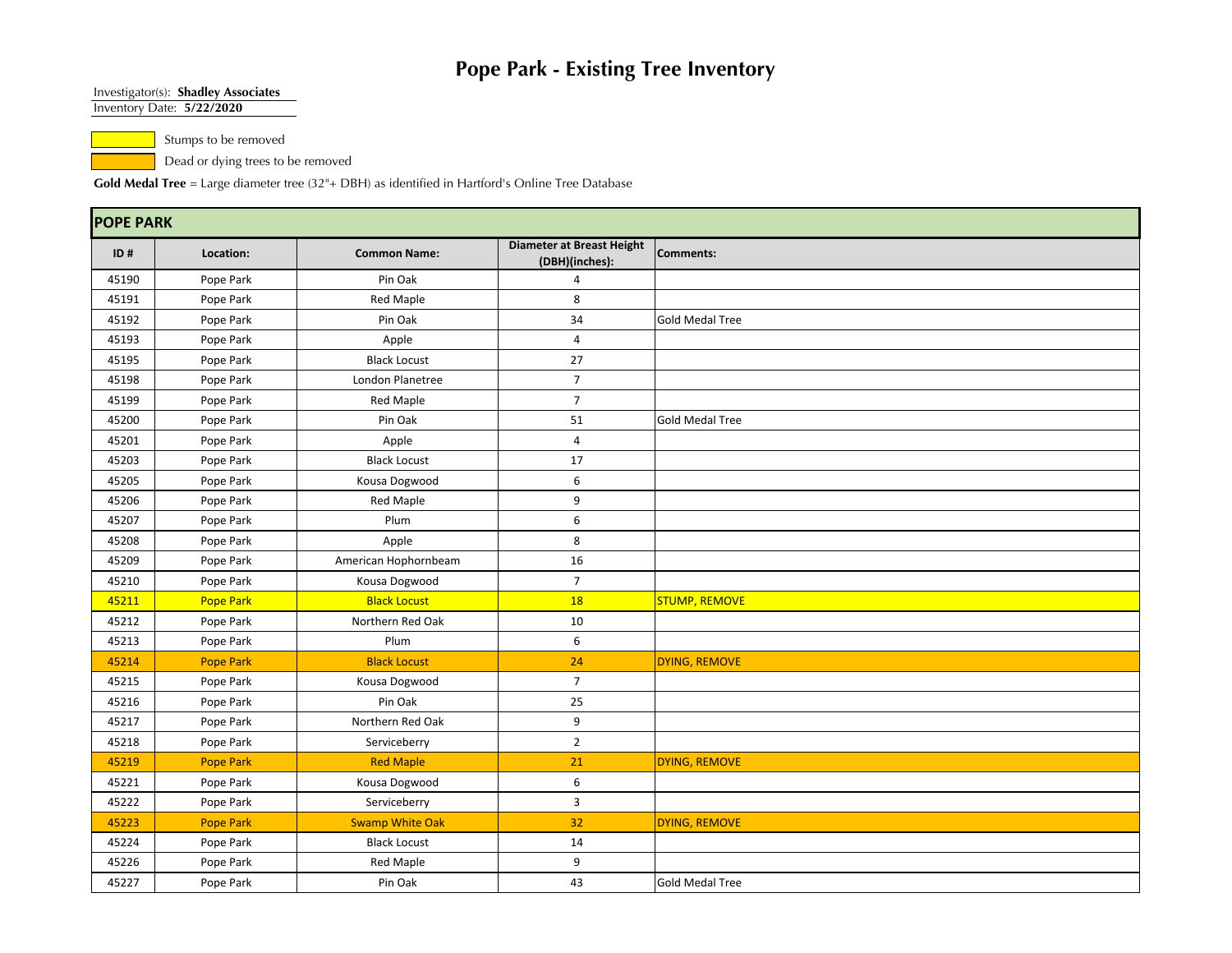#### Investigator(s): **Shadley Associates**

Inventory Date: **5/22/2020**

Stumps to be removed

Dead or dying trees to be removed

|       | <b>POPE PARK</b> |                          |                                                    |                        |  |  |  |  |
|-------|------------------|--------------------------|----------------------------------------------------|------------------------|--|--|--|--|
| ID#   | Location:        | <b>Common Name:</b>      | <b>Diameter at Breast Height</b><br>(DBH)(inches): | <b>Comments:</b>       |  |  |  |  |
| 45228 | Pope Park        | <b>Black Locust</b>      | 13                                                 |                        |  |  |  |  |
| 45229 | Pope Park        | Northern Red Oak         | 10                                                 |                        |  |  |  |  |
| 45230 | Pope Park        | Pin Oak                  | 24                                                 |                        |  |  |  |  |
| 45231 | <b>Pope Park</b> | <b>Red Maple</b>         | <b>19</b>                                          | <b>STUMP, REMOVE</b>   |  |  |  |  |
| 45782 | Pope Park        | Apple                    | 10                                                 |                        |  |  |  |  |
| 45783 | Pope Park        | Red Maple                | 25                                                 |                        |  |  |  |  |
| 45786 | Pope Park        | Pin Oak                  | 50                                                 | <b>Gold Medal Tree</b> |  |  |  |  |
| 45789 | Pope Park        | Pin Oak                  | $\overline{2}$                                     |                        |  |  |  |  |
| 45792 | Pope Park        | Kousa Dogwood            | $\overline{2}$                                     |                        |  |  |  |  |
| 45795 | Pope Park        | <b>Flowering Dogwood</b> | $\overline{3}$                                     |                        |  |  |  |  |
| 45798 | Pope Park        | Red Maple                | 28                                                 |                        |  |  |  |  |
| 45804 | <b>Pope Park</b> | <b>Black Locust</b>      | 12                                                 | POOR CONDITION, REMOVE |  |  |  |  |
| 45806 | Pope Park        | Pin Oak                  | 23                                                 |                        |  |  |  |  |
| 45807 | <b>Pope Park</b> | <b>Black Locust</b>      | 20                                                 | POOR CONDITION, REMOVE |  |  |  |  |
| 45809 | Pope Park        | Red Maple                | 50                                                 |                        |  |  |  |  |
| 45812 | Pope Park        | European Spindle         | 22                                                 |                        |  |  |  |  |
| 45813 | Pope Park        | Kousa Dogwood            | $\overline{3}$                                     |                        |  |  |  |  |
| 45815 | Pope Park        | Apple                    | $\overline{7}$                                     |                        |  |  |  |  |
| 45816 | <b>Pope Park</b> | <b>Red Maple</b>         | 33                                                 | <b>STUMP, REMOVE</b>   |  |  |  |  |
| 45818 | Pope Park        | Apple                    | 5                                                  |                        |  |  |  |  |
| 45821 | Pope Park        | Red Maple                | 34                                                 |                        |  |  |  |  |
| 45822 | Pope Park        | Pin Oak                  | 10                                                 |                        |  |  |  |  |
| 45823 | Pope Park        | Kousa Dogwood            | 5                                                  |                        |  |  |  |  |
| 45824 | Pope Park        | Kousa Dogwood            | 5                                                  |                        |  |  |  |  |
| 45825 | Pope Park        | Pin Oak                  | 8                                                  |                        |  |  |  |  |
| 45826 | Pope Park        | Kousa Dogwood            | $\overline{3}$                                     |                        |  |  |  |  |
| 45827 | Pope Park        | Kousa Dogwood            | 5                                                  |                        |  |  |  |  |
| 45829 | Pope Park        | <b>Black Locust</b>      | 18                                                 |                        |  |  |  |  |
| 45830 | Pope Park        | Kousa Dogwood            | 5                                                  |                        |  |  |  |  |
| 45831 | Pope Park        | Red Pine                 | 22                                                 |                        |  |  |  |  |
| 45832 | Pope Park        | <b>Black Locust</b>      | 20                                                 |                        |  |  |  |  |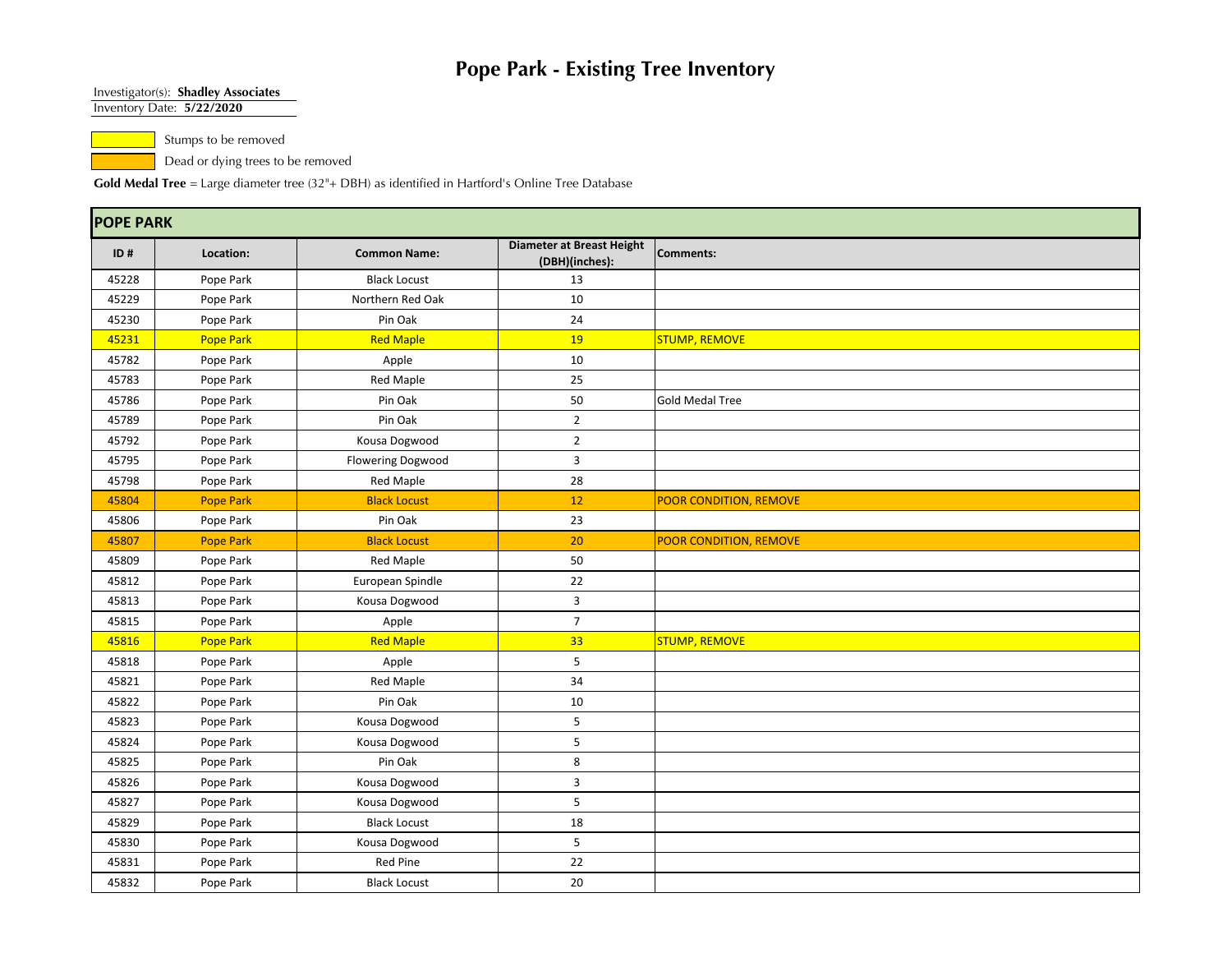#### Investigator(s): **Shadley Associates**

Inventory Date: **5/22/2020**

Stumps to be removed

Dead or dying trees to be removed

|       | <b>POPE PARK</b> |                     |                                             |                        |  |  |  |  |
|-------|------------------|---------------------|---------------------------------------------|------------------------|--|--|--|--|
| ID#   | Location:        | <b>Common Name:</b> | Diameter at Breast Height<br>(DBH)(inches): | <b>Comments:</b>       |  |  |  |  |
| 45833 | Pope Park        | Kousa Dogwood       | 5                                           |                        |  |  |  |  |
| 45835 | Pope Park        | <b>Black Locust</b> | 16                                          |                        |  |  |  |  |
| 45836 | Pope Park        | Kousa Dogwood       | 4                                           |                        |  |  |  |  |
| 45837 | Pope Park        | <b>Black Locust</b> | 14                                          |                        |  |  |  |  |
| 45838 | Pope Park        | <b>Red Maple</b>    | 15                                          |                        |  |  |  |  |
| 45839 | Pope Park        | Kousa Dogwood       | 5                                           |                        |  |  |  |  |
| 45840 | Pope Park        | Pin Oak             | 19                                          |                        |  |  |  |  |
| 45842 | Pope Park        | Kousa Dogwood       | 4                                           |                        |  |  |  |  |
| 45843 | Pope Park        | <b>Red Maple</b>    | 38                                          |                        |  |  |  |  |
| 45844 | Pope Park        | Red Pine            | 11                                          |                        |  |  |  |  |
| 45845 | Pope Park        | Apple               | 13                                          |                        |  |  |  |  |
| 45847 | Pope Park        | <b>Black Locust</b> | 19                                          |                        |  |  |  |  |
| 45848 | Pope Park        | <b>Red Maple</b>    | 10                                          |                        |  |  |  |  |
| 45849 | Pope Park        | Northern Red Oak    | 62                                          |                        |  |  |  |  |
| 45850 | Pope Park        | <b>Black Locust</b> | 17                                          |                        |  |  |  |  |
| 45852 | Pope Park        | <b>Black Locust</b> | 14                                          |                        |  |  |  |  |
| 45853 | Pope Park        | Pin Oak             | 31                                          |                        |  |  |  |  |
| 45854 | Pope Park        | <b>Black Locust</b> | 18                                          |                        |  |  |  |  |
| 45855 | Pope Park        | Red Pine            | 16                                          |                        |  |  |  |  |
| 45856 | Pope Park        | <b>Black Locust</b> | 17                                          |                        |  |  |  |  |
| 45857 | Pope Park        | <b>Black Locust</b> | 13                                          |                        |  |  |  |  |
| 45858 | Pope Park        | Pin Oak             | 33                                          | <b>Gold Medal Tree</b> |  |  |  |  |
| 45859 | Pope Park        | Red Pine            | 14                                          |                        |  |  |  |  |
| 45861 | Pope Park        | Pin Oak             | 45                                          | <b>Gold Medal Tree</b> |  |  |  |  |
| 45862 | Pope Park        | Pin Oak             | 15                                          |                        |  |  |  |  |
| 45863 | Pope Park        | <b>Black Locust</b> | 22                                          |                        |  |  |  |  |
| 45864 | Pope Park        | <b>Red Maple</b>    | 43                                          |                        |  |  |  |  |
| 45865 | Pope Park        | Pin Oak             | 21                                          |                        |  |  |  |  |
| 45866 | Pope Park        | Serviceberry        | 1 (3 trunks)                                |                        |  |  |  |  |
| 45867 | Pope Park        | <b>Black Locust</b> | 29                                          |                        |  |  |  |  |
| 45868 | Pope Park        | <b>Red Maple</b>    | 6                                           |                        |  |  |  |  |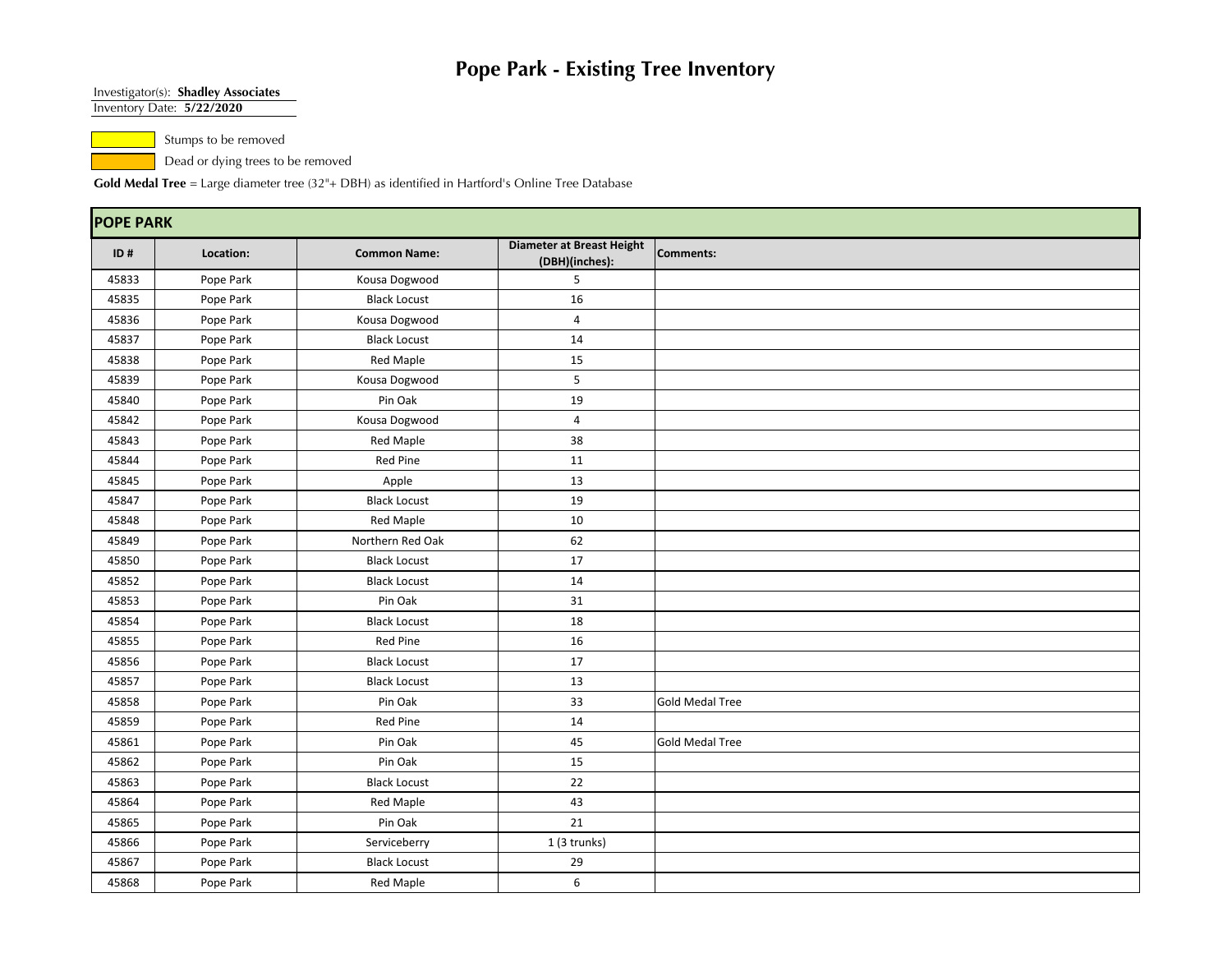#### Investigator(s): **Shadley Associates**

Inventory Date: **5/22/2020**

Stumps to be removed

Dead or dying trees to be removed

|       | <b>POPE PARK</b> |                       |                                                    |                        |  |  |  |  |
|-------|------------------|-----------------------|----------------------------------------------------|------------------------|--|--|--|--|
| ID#   | Location:        | <b>Common Name:</b>   | <b>Diameter at Breast Height</b><br>(DBH)(inches): | Comments:              |  |  |  |  |
| 45869 | Pope Park        | Thornless Honeylocust | 19                                                 |                        |  |  |  |  |
| 45871 | Pope Park        | Eastern Redbud        | $\overline{2}$                                     |                        |  |  |  |  |
| 45872 | Pope Park        | Swamp White Oak       | 9                                                  |                        |  |  |  |  |
| 45874 | Pope Park        | Pin Oak               | 28                                                 |                        |  |  |  |  |
| 45875 | Pope Park        | Pin Oak               | 30                                                 |                        |  |  |  |  |
| 45876 | Pope Park        | Sugar Maple           | $\overline{7}$                                     |                        |  |  |  |  |
| 45877 | Pope Park        | Pin Oak               | 22                                                 |                        |  |  |  |  |
| 45878 | Pope Park        | Pin Oak               | 28                                                 |                        |  |  |  |  |
| 45879 | Pope Park        | Eastern Redbud        | 4                                                  |                        |  |  |  |  |
| 45880 | Pope Park        | Red Maple             | 35                                                 |                        |  |  |  |  |
| 45881 | Pope Park        | Northern Red Oak      | 22                                                 |                        |  |  |  |  |
| 45883 | Pope Park        | Sugar Maple           | 6                                                  |                        |  |  |  |  |
| 45884 | Pope Park        | Red Maple             | 26                                                 |                        |  |  |  |  |
| 45885 | Pope Park        | Sugar Maple           | 9                                                  |                        |  |  |  |  |
| 45886 | Pope Park        | Pin Oak               | 22                                                 |                        |  |  |  |  |
| 45887 | Pope Park        | Northern Red Oak      | 28                                                 |                        |  |  |  |  |
| 45888 | Pope Park        | Pin Oak               | 32                                                 |                        |  |  |  |  |
| 45889 | Pope Park        | Eastern Redbud        | 5                                                  |                        |  |  |  |  |
| 45891 | Pope Park        | Pin Oak               | 44                                                 | <b>Gold Medal Tree</b> |  |  |  |  |
| 45892 | Pope Park        | Pin Oak               | 30                                                 |                        |  |  |  |  |
| 45894 | Pope Park        | Eastern Redbud        | $\overline{3}$                                     |                        |  |  |  |  |
| 45895 | Pope Park        | Kousa Dogwood         | 3                                                  |                        |  |  |  |  |
| 45896 | Pope Park        | Pin Oak               | 29                                                 |                        |  |  |  |  |
| 45897 | Pope Park        | Kousa Dogwood         | 5                                                  |                        |  |  |  |  |
| 45898 | Pope Park        | <b>Red Maple</b>      | 34                                                 |                        |  |  |  |  |
| 45899 | Pope Park        | Eastern Redbud        | 8                                                  |                        |  |  |  |  |
| 45900 | Pope Park        | <b>Black Locust</b>   | 17                                                 |                        |  |  |  |  |
| 45901 | Pope Park        | Swamp White Oak       | 5                                                  |                        |  |  |  |  |
| 45902 | Pope Park        | Eastern Redbud        | 9                                                  |                        |  |  |  |  |
| 45903 | Pope Park        | Pin Oak               | 5                                                  |                        |  |  |  |  |
| 45905 | Pope Park        | Eastern Redbud        | $\overline{7}$                                     |                        |  |  |  |  |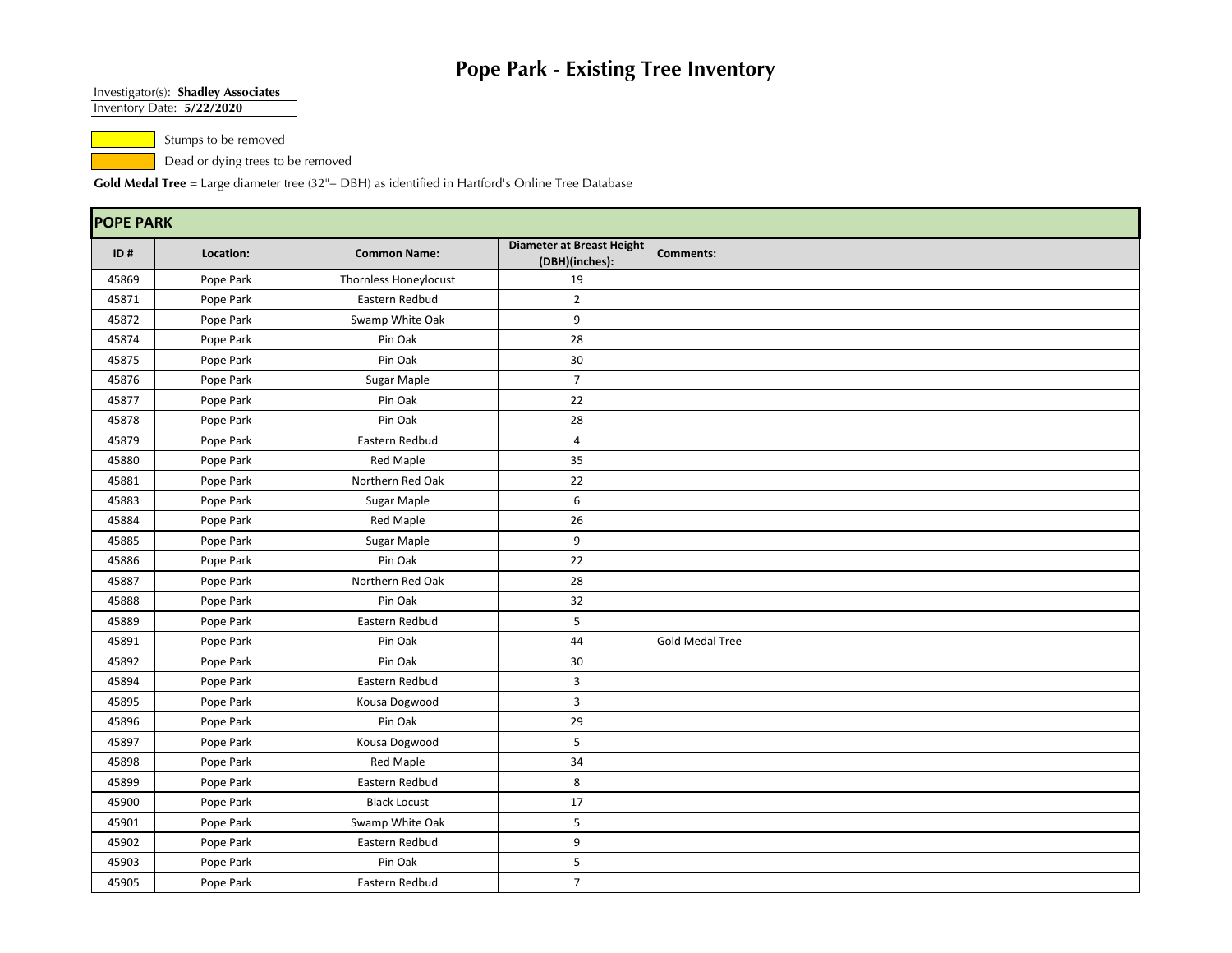#### Investigator(s): **Shadley Associates**

Inventory Date: **5/22/2020**

Stumps to be removed

Dead or dying trees to be removed

|       | <b>POPE PARK</b> |                         |                                             |                                                 |  |  |  |  |  |
|-------|------------------|-------------------------|---------------------------------------------|-------------------------------------------------|--|--|--|--|--|
| ID#   | Location:        | <b>Common Name:</b>     | Diameter at Breast Height<br>(DBH)(inches): | <b>Comments:</b>                                |  |  |  |  |  |
| 45906 | Pope Park        | <b>Black Locust</b>     | 14                                          |                                                 |  |  |  |  |  |
| 45907 | Pope Park        | Pin Oak                 | 41                                          | Gold Medal Tree                                 |  |  |  |  |  |
| 45908 | Pope Park        | Northern Red Oak        | 55                                          | <b>Gold Medal Tree</b>                          |  |  |  |  |  |
| 45909 | Pope Park        | Pin Oak                 | 28                                          |                                                 |  |  |  |  |  |
| 48349 | Pope Park        | Northern Red Oak        | 5                                           |                                                 |  |  |  |  |  |
| 48350 | Pope Park        | <b>Red Maple</b>        | 8                                           |                                                 |  |  |  |  |  |
| 48351 | Pope Park        | Pin Oak                 | 37                                          | <b>Gold Medal Tree</b>                          |  |  |  |  |  |
| 48352 | Pope Park        | Pin Oak                 | 32                                          |                                                 |  |  |  |  |  |
| 48354 | Pope Park        | Pin Oak                 | 10                                          |                                                 |  |  |  |  |  |
| 48355 | Pope Park        | Pin Oak                 | 3                                           |                                                 |  |  |  |  |  |
| 48356 | Pope Park        | Pin Oak                 | $\overline{7}$                              |                                                 |  |  |  |  |  |
| 48357 | Pope Park        | Pin Oak                 | 3                                           |                                                 |  |  |  |  |  |
| 48358 | Pope Park        | Pin Oak                 | 4                                           |                                                 |  |  |  |  |  |
| 48359 | Pope Park        | Pin Oak                 | 3                                           |                                                 |  |  |  |  |  |
| 48360 | Pope Park        | Pin Oak                 | 31                                          |                                                 |  |  |  |  |  |
| 48361 | Pope Park        | Pin Oak                 | 21                                          |                                                 |  |  |  |  |  |
| 48362 | Pope Park        | White Oak               | 35                                          | <b>Gold Medal Tree</b>                          |  |  |  |  |  |
| 48363 | Pope Park        | Pin Oak                 | 27                                          |                                                 |  |  |  |  |  |
| 48364 | Pope Park        | White Oak               | 46                                          | <b>Gold Medal Tree</b>                          |  |  |  |  |  |
| 48365 | Pope Park        | <b>Black Locust</b>     | 23                                          |                                                 |  |  |  |  |  |
| 48366 | Pope Park        | Pin Oak                 | 15                                          |                                                 |  |  |  |  |  |
| 48367 | Pope Park        | <b>Black Locust</b>     | 15                                          |                                                 |  |  |  |  |  |
| 48368 | Pope Park        | Northern Red Oak        | 36                                          |                                                 |  |  |  |  |  |
| 48369 | Pope Park        | Northern Red Oak        | 30                                          |                                                 |  |  |  |  |  |
| 48370 | Pope Park        | White Oak               | 43                                          | <b>Gold Medal Tree</b>                          |  |  |  |  |  |
| 48371 | Pope Park        | Pin Oak                 | 24                                          |                                                 |  |  |  |  |  |
| 48372 | Pope Park        | Pin Oak                 | 24                                          |                                                 |  |  |  |  |  |
| 48373 | Pope Park        | Pin Oak                 | 28                                          |                                                 |  |  |  |  |  |
| 48374 | Pope Park        | Pin Oak                 | 35                                          | <b>Gold Medal Tree</b>                          |  |  |  |  |  |
| 48375 | <b>Pope Park</b> | <b>Northern Red Oak</b> | 24                                          | <b>SPLIT &amp; LEANING OVER WALKWAY, REMOVE</b> |  |  |  |  |  |
| 48376 | Pope Park        | Pin Oak                 | 29                                          |                                                 |  |  |  |  |  |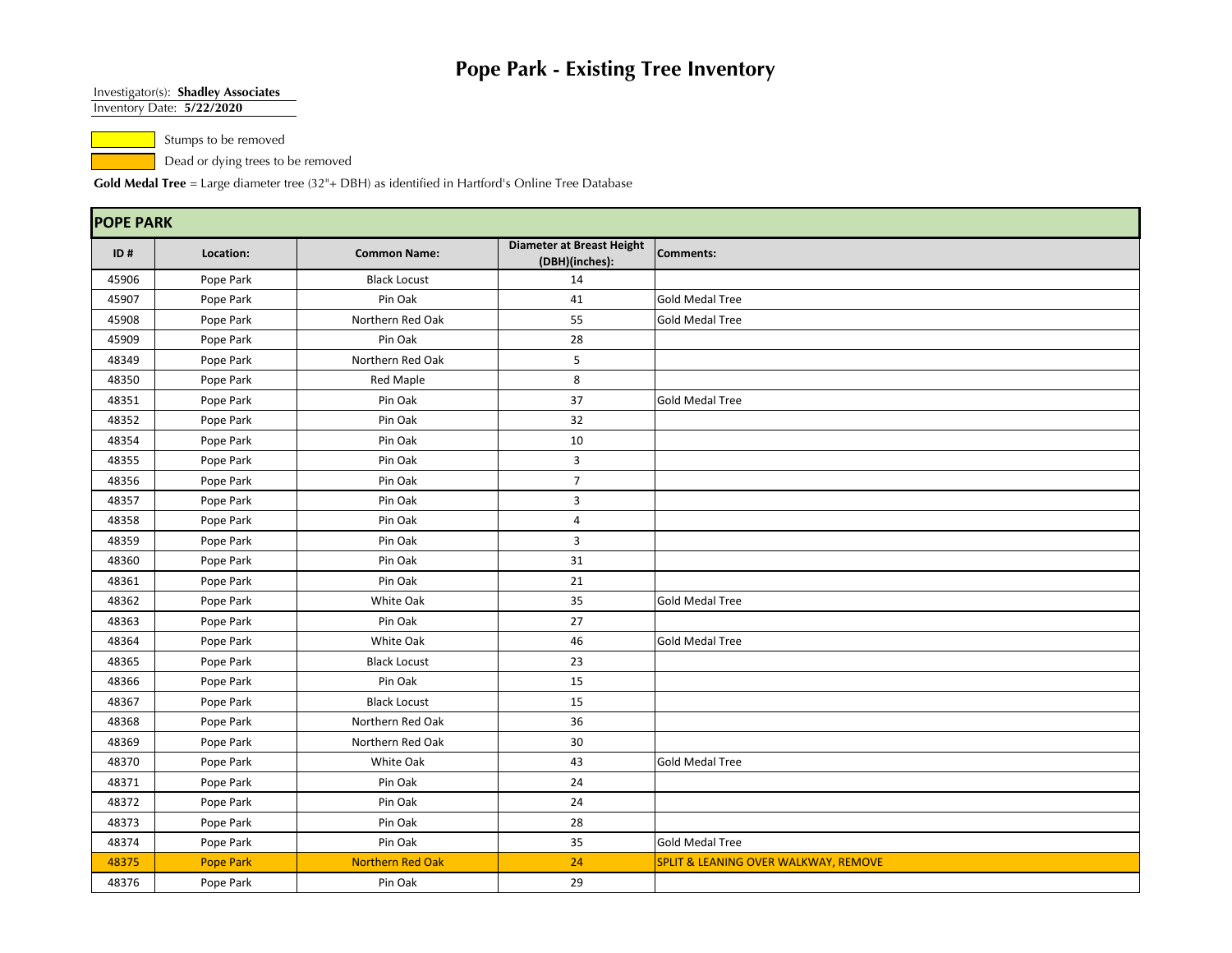#### Investigator(s): **Shadley Associates**

Inventory Date: **5/22/2020**

Stumps to be removed

Dead or dying trees to be removed

|       | <b>POPE PARK</b> |                         |                                                    |                        |  |  |  |  |  |
|-------|------------------|-------------------------|----------------------------------------------------|------------------------|--|--|--|--|--|
| ID#   | Location:        | <b>Common Name:</b>     | <b>Diameter at Breast Height</b><br>(DBH)(inches): | <b>Comments:</b>       |  |  |  |  |  |
| 48378 | Pope Park        | Pin Oak                 | $\overline{7}$                                     |                        |  |  |  |  |  |
| 48379 | Pope Park        | Pin Oak                 | 48                                                 | <b>Gold Medal Tree</b> |  |  |  |  |  |
| 48380 | <b>Pope Park</b> | Pin Oak                 | 43                                                 | DYING, REMOVE          |  |  |  |  |  |
| 48381 | Pope Park        | Green Ash               | 21                                                 |                        |  |  |  |  |  |
| 48382 | Pope Park        | Northern Red Oak        | 11                                                 |                        |  |  |  |  |  |
| 48383 | Pope Park        | Pin Oak                 | 26                                                 |                        |  |  |  |  |  |
| 48384 | Pope Park        | Green Ash               | 22                                                 |                        |  |  |  |  |  |
| 48385 | Pope Park        | Pin Oak                 | 21                                                 |                        |  |  |  |  |  |
| 48386 | Pope Park        | Green Ash               | 25                                                 |                        |  |  |  |  |  |
| 48387 | Pope Park        | Pin Oak                 | 22                                                 |                        |  |  |  |  |  |
| 48388 | Pope Park        | Pin Oak                 | 28                                                 |                        |  |  |  |  |  |
| 48389 | Pope Park        | Pin Oak                 | 24                                                 |                        |  |  |  |  |  |
| 48390 | Pope Park        | Pin Oak                 | 37                                                 | <b>Gold Medal Tree</b> |  |  |  |  |  |
| 48391 | Pope Park        | <b>Red Maple</b>        | 9                                                  |                        |  |  |  |  |  |
| 48393 | Pope Park        | Pin Oak                 | 26                                                 |                        |  |  |  |  |  |
| 48394 | Pope Park        | <b>Red Maple</b>        | 21                                                 |                        |  |  |  |  |  |
| 48396 | Pope Park        | <b>Black Cherry</b>     | 13                                                 | LEANING; REMOVE        |  |  |  |  |  |
| 48397 | Pope Park        | Pin Oak                 | 22                                                 |                        |  |  |  |  |  |
| 48398 | Pope Park        | Pin Oak                 | 37                                                 | <b>Gold Medal Tree</b> |  |  |  |  |  |
| 48399 | Pope Park        | Pin Oak                 | 26                                                 |                        |  |  |  |  |  |
| 48400 | <b>Pope Park</b> | <b>Shagbark Hickory</b> | 26                                                 | DYING, REMOVE          |  |  |  |  |  |
| 48401 | Pope Park        | Pin Oak                 | 25                                                 |                        |  |  |  |  |  |
| 48402 | Pope Park        | Pin Oak                 | 28                                                 |                        |  |  |  |  |  |
| 48403 | Pope Park        | <b>Black Locust</b>     | 19                                                 |                        |  |  |  |  |  |
| 48404 | Pope Park        | Green Ash               | 38                                                 |                        |  |  |  |  |  |
| 48405 | Pope Park        | Pin Oak                 | 35                                                 | <b>Gold Medal Tree</b> |  |  |  |  |  |
| 48406 | Pope Park        | Pin Oak                 | 32                                                 |                        |  |  |  |  |  |
| 48407 | Pope Park        | Kousa Dogwood           | 3                                                  |                        |  |  |  |  |  |
| 48408 | Pope Park        | Northern Red Oak        | 25                                                 |                        |  |  |  |  |  |
| 48409 | Pope Park        | Pin Oak                 | 25                                                 |                        |  |  |  |  |  |
| 48411 | Pope Park        | Kousa Dogwood           | $\mathbf{1}$                                       |                        |  |  |  |  |  |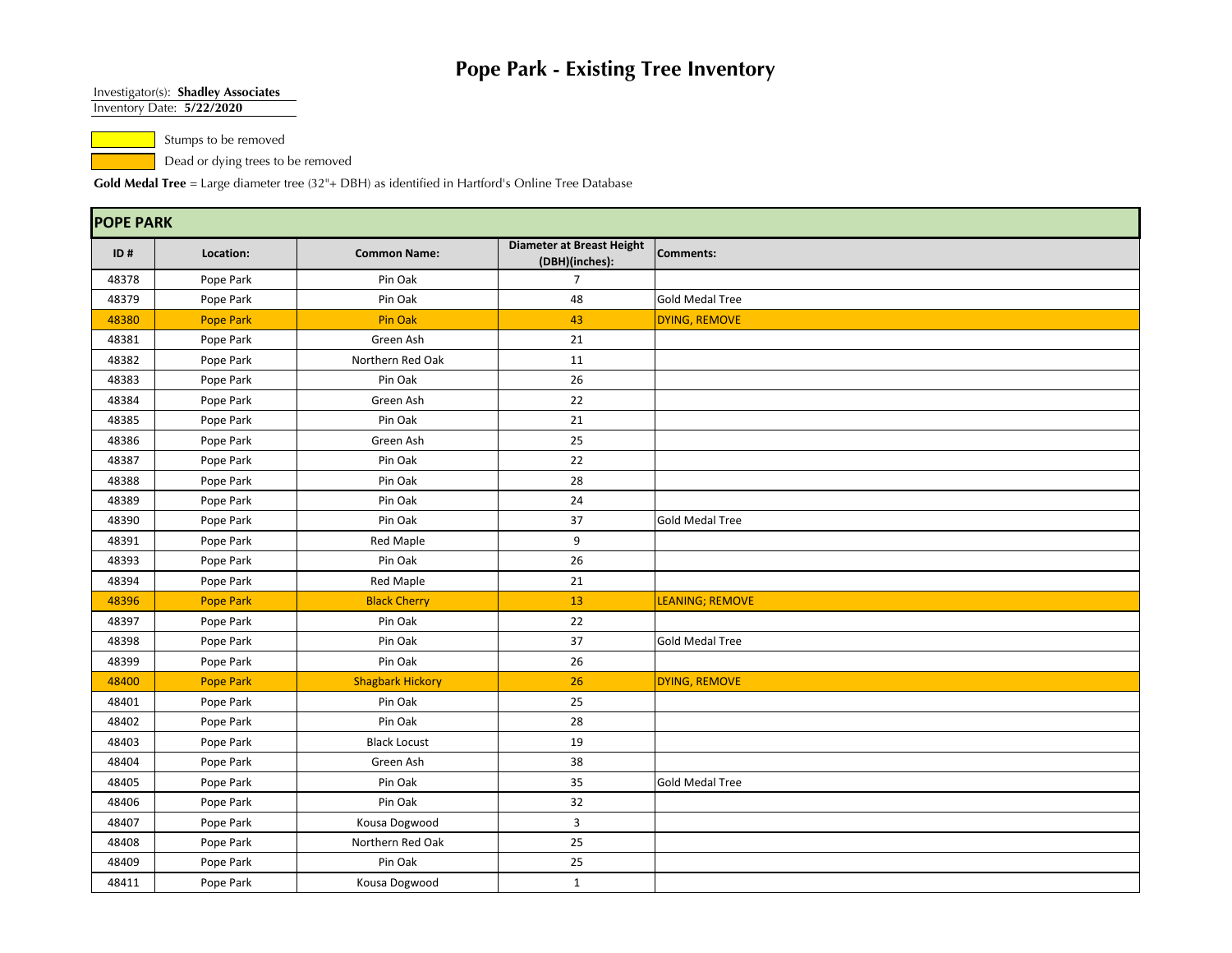#### Investigator(s): **Shadley Associates**

Inventory Date: **5/22/2020**

Stumps to be removed

Dead or dying trees to be removed

|       | <b>POPE PARK</b> |                     |                                             |                        |  |  |  |  |  |
|-------|------------------|---------------------|---------------------------------------------|------------------------|--|--|--|--|--|
| ID#   | Location:        | <b>Common Name:</b> | Diameter at Breast Height<br>(DBH)(inches): | <b>Comments:</b>       |  |  |  |  |  |
| 48412 | Pope Park        | Pin Oak             | 28                                          |                        |  |  |  |  |  |
| 48413 | Pope Park        | <b>Red Maple</b>    | 24                                          |                        |  |  |  |  |  |
| 48414 | Pope Park        | Pin Oak             | 41                                          | <b>Gold Medal Tree</b> |  |  |  |  |  |
| 48415 | Pope Park        | Pin Oak             | 42                                          | <b>Gold Medal Tree</b> |  |  |  |  |  |
| 48417 | Pope Park        | Sugar Maple         | $\overline{7}$                              |                        |  |  |  |  |  |
| 48418 | Pope Park        | Pin Oak             | 46                                          | <b>Gold Medal Tree</b> |  |  |  |  |  |
| 48419 | Pope Park        | Pin Oak             | 20                                          |                        |  |  |  |  |  |
| 48420 | <b>Pope Park</b> | <b>Red Maple</b>    | 39                                          | <b>STUMP, REMOVE</b>   |  |  |  |  |  |
| 48422 | Pope Park        | Sugar Maple         | 6                                           |                        |  |  |  |  |  |
| 48423 | Pope Park        | Pin Oak             | 35                                          | <b>Gold Medal Tree</b> |  |  |  |  |  |
| 48424 | <b>Pope Park</b> | <b>Red Maple</b>    | 30                                          | <b>STUMP, REMOVE</b>   |  |  |  |  |  |
| 48425 | Pope Park        | Sugar Maple         | $\overline{7}$                              |                        |  |  |  |  |  |
| 48427 | Pope Park        | Sugar Maple         | 10                                          |                        |  |  |  |  |  |
| 48428 | Pope Park        | Pin Oak             | 29                                          |                        |  |  |  |  |  |
| 48429 | Pope Park        | <b>Red Maple</b>    | 26                                          |                        |  |  |  |  |  |
| 48430 | Pope Park        | Northern Red Oak    | 28                                          |                        |  |  |  |  |  |
| 48432 | Pope Park        | Sugar Maple         | 11                                          |                        |  |  |  |  |  |
| 48433 | Pope Park        | Pin Oak             | 32                                          |                        |  |  |  |  |  |
| 48434 | Pope Park        | Kousa Dogwood       | 3                                           |                        |  |  |  |  |  |
| 48435 | Pope Park        | Northern Red Oak    | 36                                          |                        |  |  |  |  |  |
| 48436 | Pope Park        | Pin Oak             | 25                                          |                        |  |  |  |  |  |
| 48437 | Pope Park        | <b>Red Maple</b>    | 20                                          |                        |  |  |  |  |  |
| 48438 | Pope Park        | Atlantic Whitecedar | 13                                          |                        |  |  |  |  |  |
| 48439 | Pope Park        | Sugar Maple         | 11                                          |                        |  |  |  |  |  |
| 48440 | Pope Park        | <b>Red Maple</b>    | 22                                          |                        |  |  |  |  |  |
| 48441 | Pope Park        | Northern Red Oak    | 22                                          |                        |  |  |  |  |  |
| 48442 | Pope Park        | Northern Red Oak    | 40                                          | <b>Gold Medal Tree</b> |  |  |  |  |  |
| 48443 | Pope Park        | Sugar Maple         | 11                                          |                        |  |  |  |  |  |
| 48444 | Pope Park        | London Planetree    | 18                                          |                        |  |  |  |  |  |
| 48445 | Pope Park        | Northern Red Oak    | 52                                          |                        |  |  |  |  |  |
| 48446 | Pope Park        | American Elm        | 20                                          |                        |  |  |  |  |  |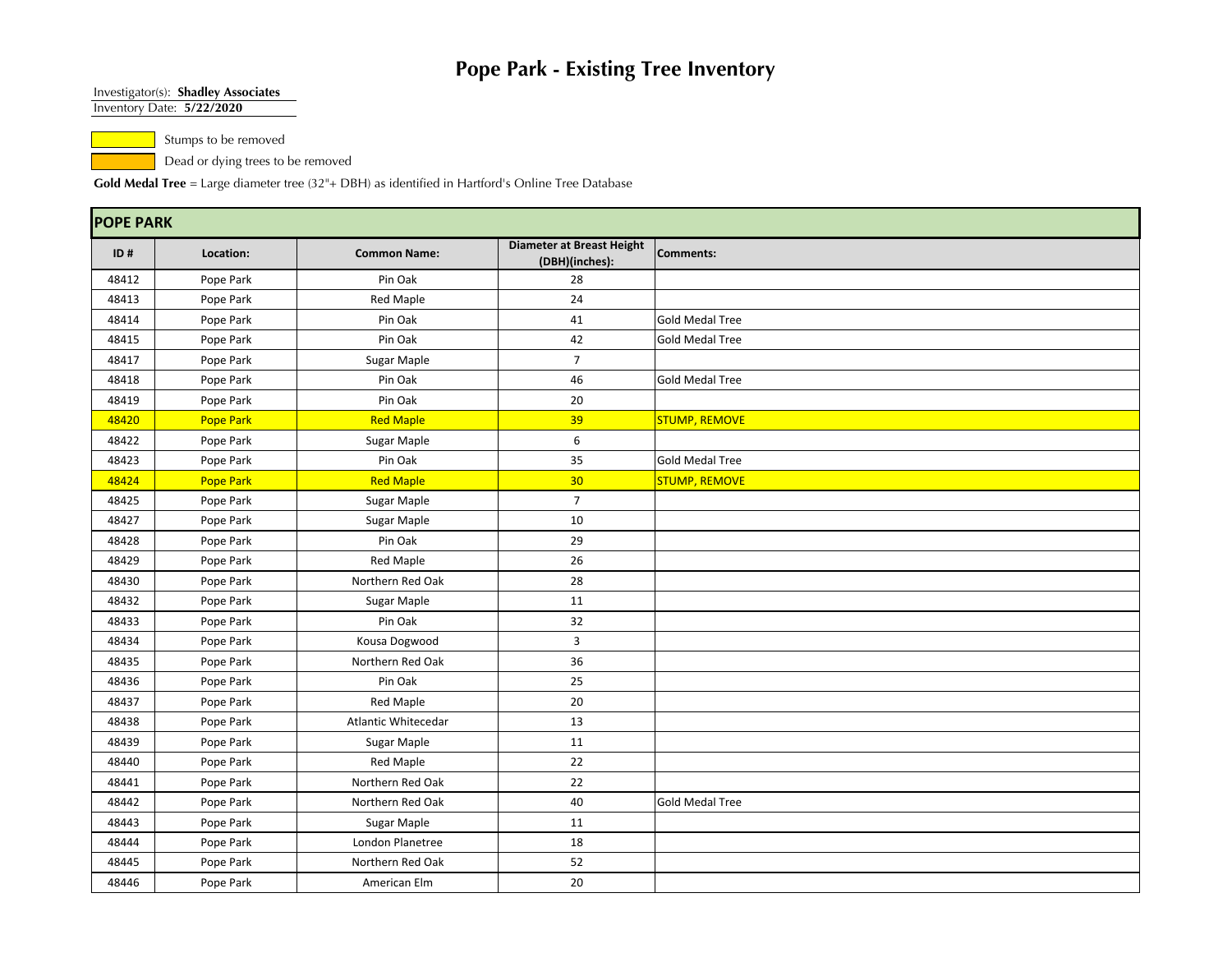#### Investigator(s): **Shadley Associates**

Inventory Date: **5/22/2020**

Stumps to be removed

Dead or dying trees to be removed

|       | <b>POPE PARK</b> |                     |                                                    |                        |  |  |  |  |  |
|-------|------------------|---------------------|----------------------------------------------------|------------------------|--|--|--|--|--|
| ID#   | Location:        | <b>Common Name:</b> | <b>Diameter at Breast Height</b><br>(DBH)(inches): | <b>Comments:</b>       |  |  |  |  |  |
| 48447 | Pope Park        | Northern Red Oak    | 33                                                 |                        |  |  |  |  |  |
| 48449 | Pope Park        | Pin Oak             | 13                                                 |                        |  |  |  |  |  |
| 48450 | Pope Park        | Pin Oak             | 36                                                 | <b>Gold Medal Tree</b> |  |  |  |  |  |
| 49451 | Pope Park        | <b>Red Maple</b>    | $20\,$                                             |                        |  |  |  |  |  |
| 48452 | Pope Park        | Pin Oak             | 38                                                 | <b>Gold Medal Tree</b> |  |  |  |  |  |
| 48453 | Pope Park        | Northern Red Oak    | 17                                                 |                        |  |  |  |  |  |
| 48454 | Pope Park        | Silver Maple        | $\overline{2}$                                     |                        |  |  |  |  |  |
| 48455 | Pope Park        | Pin Oak             | 37                                                 | <b>Gold Medal Tree</b> |  |  |  |  |  |
| 48456 | Pope Park        | Sugar Maple         | 12                                                 |                        |  |  |  |  |  |
| 48457 | Pope Park        | Red Maple           | 28                                                 |                        |  |  |  |  |  |
| 48458 | Pope Park        | Pin Oak             | 38                                                 | <b>Gold Medal Tree</b> |  |  |  |  |  |
| 48459 | Pope Park        | Northern Red Oak    | 30                                                 |                        |  |  |  |  |  |
| 48461 | Pope Park        | <b>Red Maple</b>    | 23                                                 |                        |  |  |  |  |  |
| 48462 | Pope Park        | <b>Black Locust</b> | 11                                                 |                        |  |  |  |  |  |
| 48463 | Pope Park        | Eastern White Pine  | 26                                                 |                        |  |  |  |  |  |
| 48464 | Pope Park        | <b>Red Maple</b>    | 34                                                 |                        |  |  |  |  |  |
| 48465 | Pope Park        | Pin Oak             | 32                                                 |                        |  |  |  |  |  |
| 48467 | Pope Park        | Red Maple           | 24                                                 |                        |  |  |  |  |  |
| 48468 | Pope Park        | Red Maple           | 25                                                 |                        |  |  |  |  |  |
| 48469 | Pope Park        | Pin Oak             | 30                                                 |                        |  |  |  |  |  |
| 48470 | Pope Park        | Norway Maple        | 17                                                 |                        |  |  |  |  |  |
| 48471 | Pope Park        | Pin Oak             | 40                                                 | <b>Gold Medal Tree</b> |  |  |  |  |  |
| 48472 | Pope Park        | Hybrid Elm          | 4                                                  |                        |  |  |  |  |  |
| 48473 | Pope Park        | Red Pine            | 18                                                 |                        |  |  |  |  |  |
| 48474 | Pope Park        | Red Maple           | 30                                                 |                        |  |  |  |  |  |
| 48475 | Pope Park        | <b>Red Maple</b>    | 14                                                 |                        |  |  |  |  |  |
| 48476 | Pope Park        | Green Ash           | 21                                                 |                        |  |  |  |  |  |
| 48477 | Pope Park        | Sugar Maple         | 19                                                 |                        |  |  |  |  |  |
| 48478 | Pope Park        | Norway Maple        | 12                                                 |                        |  |  |  |  |  |
| 48480 | Pope Park        | <b>Red Maple</b>    | 21                                                 |                        |  |  |  |  |  |
| 48481 | Pope Park        | Green Ash           | 10                                                 |                        |  |  |  |  |  |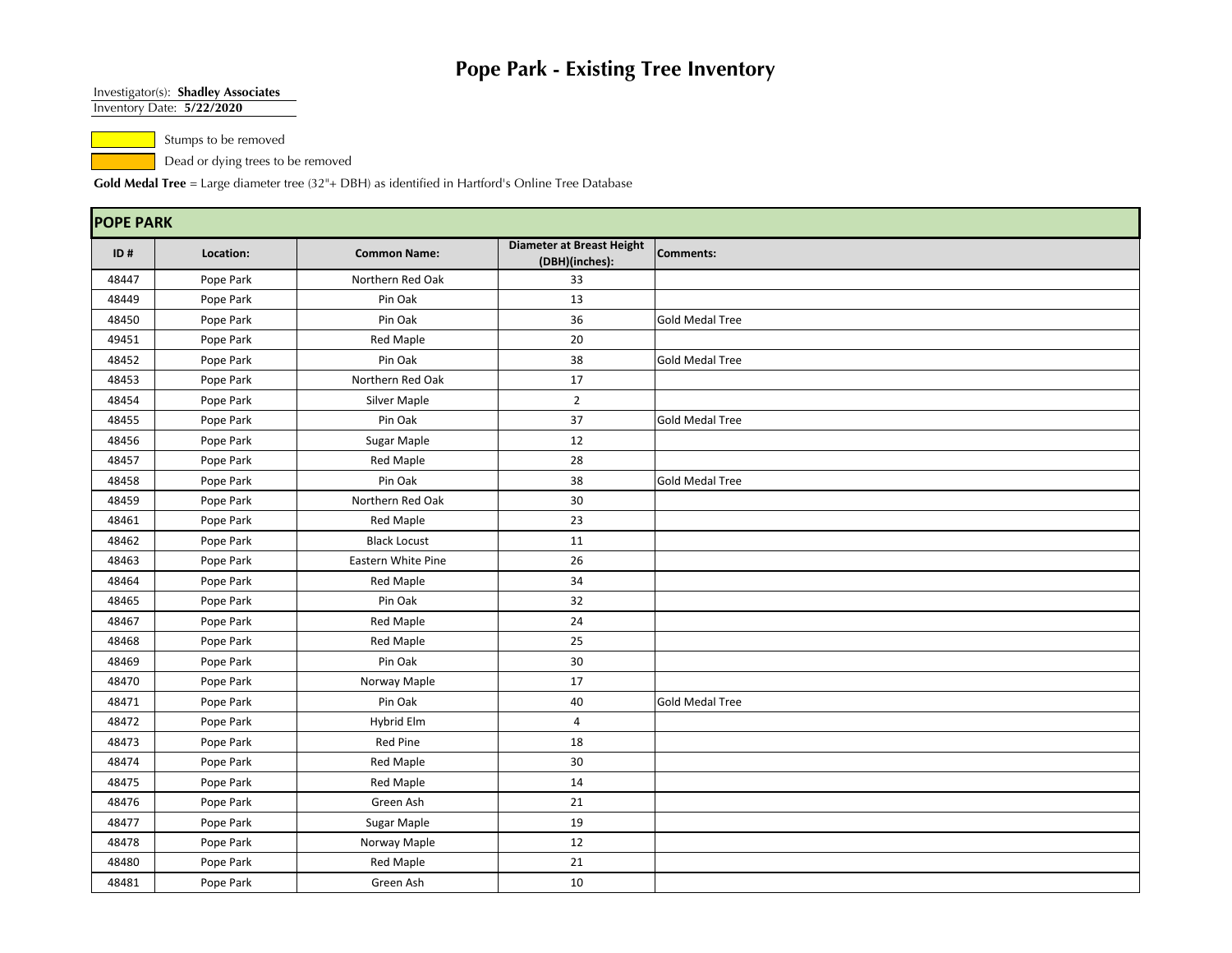#### Investigator(s): **Shadley Associates**

Inventory Date: **5/22/2020**

Stumps to be removed

Dead or dying trees to be removed

| <b>POPE PARK</b> |                  |                     |                                                    |                        |  |
|------------------|------------------|---------------------|----------------------------------------------------|------------------------|--|
| ID#              | Location:        | <b>Common Name:</b> | <b>Diameter at Breast Height</b><br>(DBH)(inches): | Comments:              |  |
| 48482            | Pope Park        | <b>Red Maple</b>    | 19                                                 |                        |  |
| 48483            | Pope Park        | Green Ash           | 11                                                 |                        |  |
| 48484            | Pope Park        | Norway Spruce       | 19                                                 |                        |  |
| 48485            | Pope Park        | Pin Oak             | 21                                                 |                        |  |
| 48486            | Pope Park        | <b>Red Maple</b>    | 33                                                 |                        |  |
| 48487            | Pope Park        | Pin Oak             | 19                                                 |                        |  |
| 48489            | Pope Park        | <b>Red Maple</b>    | 30                                                 |                        |  |
| 48490            | Pope Park        | Northern Red Oak    | 41                                                 | <b>Gold Medal Tree</b> |  |
| 48491            | Pope Park        | Kousa Dogwood       | $\overline{2}$                                     |                        |  |
| 48496            | Pope Park        | Pin Oak             | 32                                                 |                        |  |
| 48497            | Pope Park        | Sugar Maple         | 10                                                 |                        |  |
| 48498            | Pope Park        | <b>Green Ash</b>    | 16                                                 | DYING, REMOVE          |  |
| 48499            | Pope Park        | Pin Oak             | 30                                                 |                        |  |
| 48503            | Pope Park        | Pin Oak             | 36                                                 | <b>Gold Medal Tree</b> |  |
| 48504            | Pope Park        | Northern Red Oak    | 43                                                 | <b>Gold Medal Tree</b> |  |
| 48505            | <b>Pope Park</b> | <b>Hybrid Elm</b>   | 3                                                  | <b>DEAD, REMOVE</b>    |  |
| 48506            | Pope Park        | Pin Oak             | 6                                                  |                        |  |
| 48510            | Pope Park        | Pin Oak             | 33                                                 | Gold Medal Tree        |  |
| 48512            | Pope Park        | Northern Red Oak    | 36                                                 |                        |  |
| 48514            | Pope Park        | <b>Red Maple</b>    | 10                                                 |                        |  |
| 48518            | Pope Park        | Red Maple           | 27                                                 |                        |  |
| 48522            | Pope Park        | Red Maple           | 6                                                  |                        |  |
| 48526            | Pope Park        | <b>Red Maple</b>    | 25                                                 |                        |  |
| 48530            | Pope Park        | Pin Oak             | 61                                                 | <b>Gold Medal Tree</b> |  |
| 48534            | Pope Park        | Pin Oak             | 39                                                 | <b>Gold Medal Tree</b> |  |
| 48535            | Pope Park        | Pin Oak             | 18                                                 |                        |  |
| 48538            | Pope Park        | Pin Oak             | 28                                                 |                        |  |
| 48539            | Pope Park        | Kousa Dogwood       | 3                                                  |                        |  |
| 48542            | Pope Park        | Pin Oak             | 32                                                 |                        |  |
| 48543            | Pope Park        | Pin Oak             | 11                                                 |                        |  |
| 48545            | Pope Park        | Pin Oak             | 30                                                 |                        |  |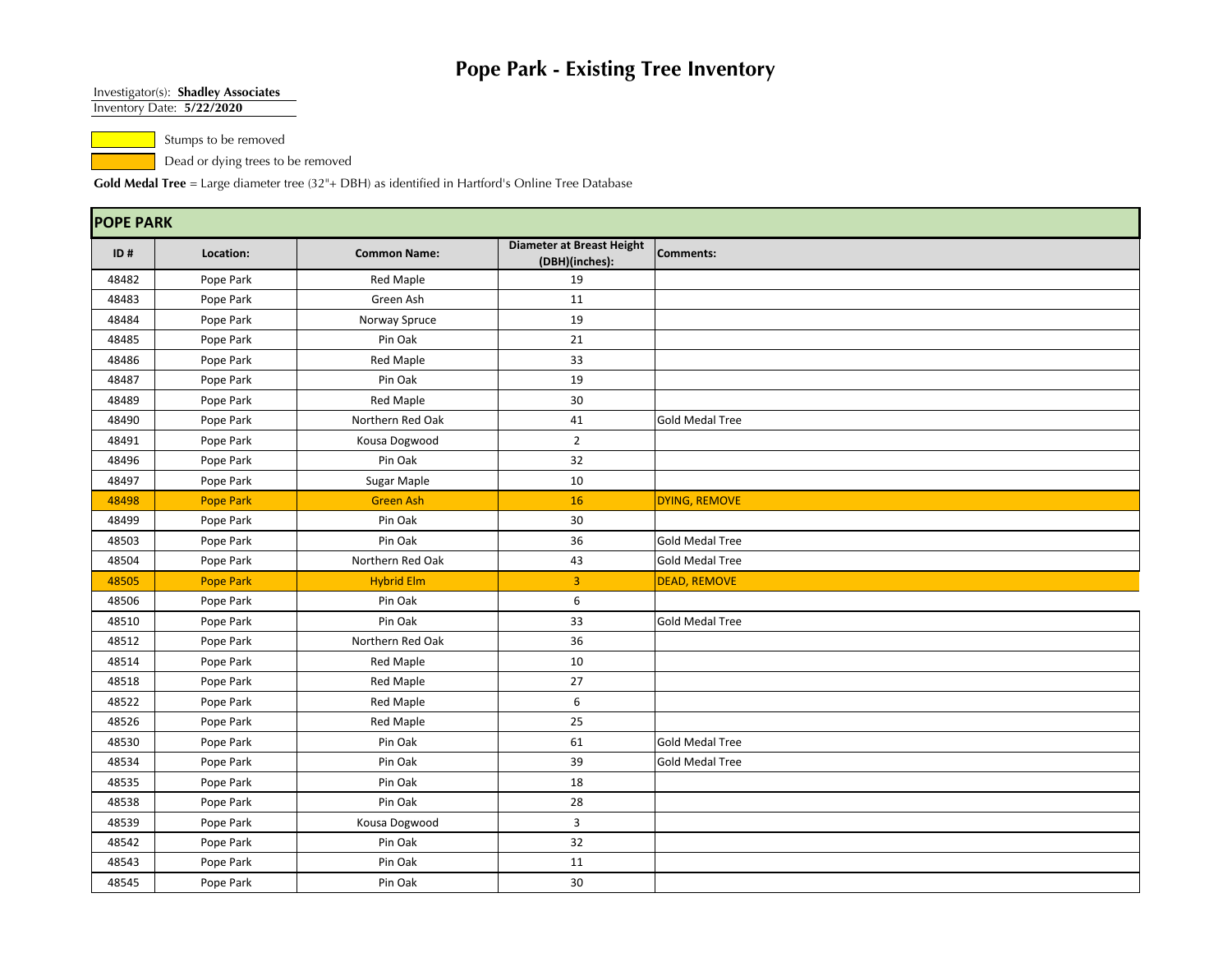#### Investigator(s): **Shadley Associates**

Inventory Date: **5/22/2020**

Stumps to be removed

Dead or dying trees to be removed

| <b>POPE PARK</b> |           |                     |                                                    |                        |
|------------------|-----------|---------------------|----------------------------------------------------|------------------------|
| ID#              | Location: | <b>Common Name:</b> | <b>Diameter at Breast Height</b><br>(DBH)(inches): | Comments:              |
| 48547            | Pope Park | Pin Oak             | 19                                                 |                        |
| 48549            | Pope Park | White Mulberry      | $\overline{2}$                                     |                        |
| 48550            | Pope Park | Red Maple           | 28                                                 |                        |
| 48551            | Pope Park | <b>Red Maple</b>    | 27                                                 |                        |
| 48553            | Pope Park | Pin Oak             | 24                                                 |                        |
| 48557            | Pope Park | Japanese Snowbell   | 10                                                 |                        |
| 48559            | Pope Park | <b>Red Maple</b>    | 32                                                 |                        |
| 48561            | Pope Park | Plum                | 5                                                  |                        |
| 48563            | Pope Park | Sugar Maple         | 32                                                 |                        |
| 48565            | Pope Park | Red Maple           | 27                                                 |                        |
| 48566            | Pope Park | Plum                | 10                                                 |                        |
| 48569            | Pope Park | Plum                | 11                                                 |                        |
| 48570            | Pope Park | Pin Oak             | 22                                                 |                        |
| 48573            | Pope Park | Pin Oak             | 20                                                 |                        |
| 48575            | Pope Park | Apple               | 8                                                  |                        |
| 48578            | Pope Park | Pin Oak             | 25                                                 |                        |
| 48580            | Pope Park | <b>Red Maple</b>    | 27                                                 |                        |
| 48582            | Pope Park | Pin Oak             | 10                                                 |                        |
| 48584            | Pope Park | Pin Oak             | 29                                                 |                        |
| 48586            | Pope Park | Pin Oak             | 10                                                 |                        |
| 48587            | Pope Park | Red Maple           | 46                                                 | <b>Gold Medal Tree</b> |
| 48588            | Pope Park | Kousa Dogwood       | $\overline{2}$                                     |                        |
| 49244            | Pope Park | Pin Oak             | 28                                                 |                        |
| 49252            | Pope Park | Northern Red Oak    | 35                                                 |                        |
| 49253            | Pope Park | Sugar Maple         | $\overline{3}$                                     |                        |
| 49258            | Pope Park | Pin Oak             | 26                                                 |                        |
| 49262            | Pope Park | Northern Red Oak    | 33                                                 |                        |
| 49264            | Pope Park | Sugar Maple         | 23                                                 |                        |
| 49269            | Pope Park | Northern Red Oak    | 38                                                 | <b>Gold Medal Tree</b> |
| 49270            | Pope Park | Sugar Maple         | 26                                                 |                        |
| 49272            | Pope Park | Pin Oak             | 27                                                 |                        |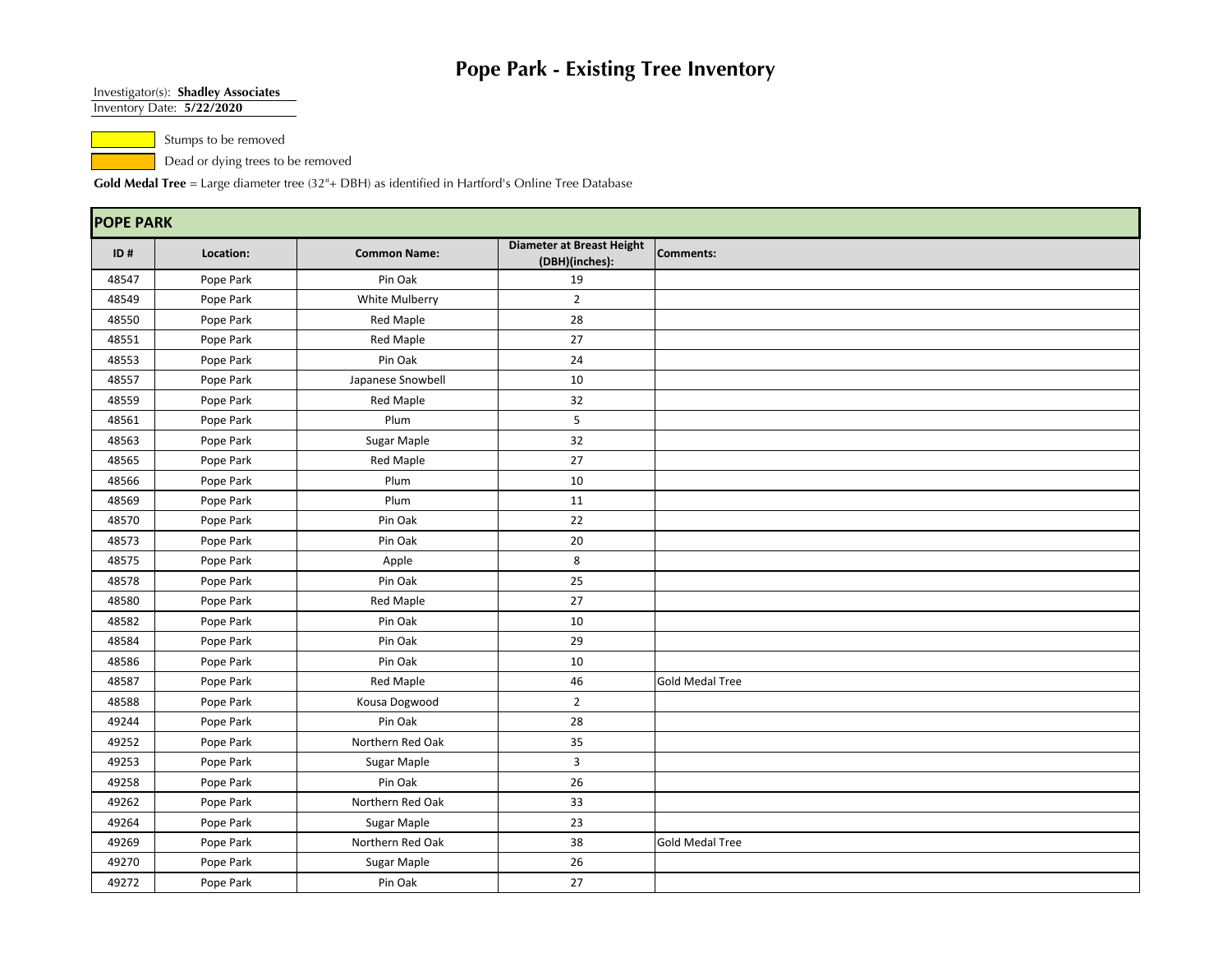#### Investigator(s): **Shadley Associates**

Inventory Date: **5/22/2020**

Stumps to be removed

Dead or dying trees to be removed

| <b>POPE PARK</b> |                  |                     |                                                    |                        |  |
|------------------|------------------|---------------------|----------------------------------------------------|------------------------|--|
| ID#              | Location:        | <b>Common Name:</b> | <b>Diameter at Breast Height</b><br>(DBH)(inches): | Comments:              |  |
| 49274            | Pope Park        | Sugar Maple         | 26                                                 |                        |  |
| 49276            | Pope Park        | Sugar Maple         | $\overline{4}$                                     |                        |  |
| 49277            | Pope Park        | Pignut Hickory      | $\mathbf{1}$                                       |                        |  |
| 49279            | Pope Park        | Sugar Maple         | 5                                                  |                        |  |
| 49282            | Pope Park        | Red Maple           | 29                                                 |                        |  |
| 49283            | Pope Park        | Pin Oak             | 23                                                 |                        |  |
| 49285            | <b>Pope Park</b> | <b>Sugar Maple</b>  | 22                                                 | DYING, REMOVE          |  |
| 49289            | Pope Park        | Sugar Maple         | $\overline{7}$                                     |                        |  |
| 49290            | Pope Park        | Sugar Maple         | 23                                                 |                        |  |
| 49292            | Pope Park        | Northern Red Oak    | 29                                                 |                        |  |
| 49295            | Pope Park        | Sugar Maple         | 28                                                 |                        |  |
| 49296            | Pope Park        | Pin Oak             | 36                                                 | <b>Gold Medal Tree</b> |  |
| 49298            | Pope Park        | Sugar Maple         | 18                                                 |                        |  |
| 49301            | Pope Park        | Sugar Maple         | $\overline{4}$                                     |                        |  |
| 49302            | Pope Park        | Sugar Maple         | $\overline{2}$                                     |                        |  |
| 49304            | Pope Park        | Sugar Maple         | 21                                                 |                        |  |
| 49307            | Pope Park        | Sugar Maple         | 24                                                 |                        |  |
| 49308            | Pope Park        | Sugar Maple         | 8                                                  |                        |  |
| 49309            | Pope Park        | Sugar Maple         | 24                                                 |                        |  |
| 49312            | Pope Park        | Sugar Maple         | 25                                                 |                        |  |
| 49313            | Pope Park        | Sugar Maple         | 25                                                 |                        |  |
| 49315            | Pope Park        | Sugar Maple         | 3                                                  |                        |  |
| 49317            | Pope Park        | Sugar Maple         | 29                                                 |                        |  |
| 49318            | Pope Park        | Sugar Maple         | $27\,$                                             |                        |  |
| 49320            | Pope Park        | Pin Oak             | 30                                                 |                        |  |
| 49323            | Pope Park        | Sugar Maple         | 31                                                 |                        |  |
| 49324            | Pope Park        | Sugar Maple         | 25                                                 |                        |  |
| 49326            | Pope Park        | Sugar Maple         | $\overline{4}$                                     |                        |  |
| 49330            | Pope Park        | Sugar Maple         | $\overline{4}$                                     |                        |  |
| 49331            | Pope Park        | Sugar Maple         | 34                                                 |                        |  |
| 49337            | Pope Park        | Sugar Maple         | 29                                                 |                        |  |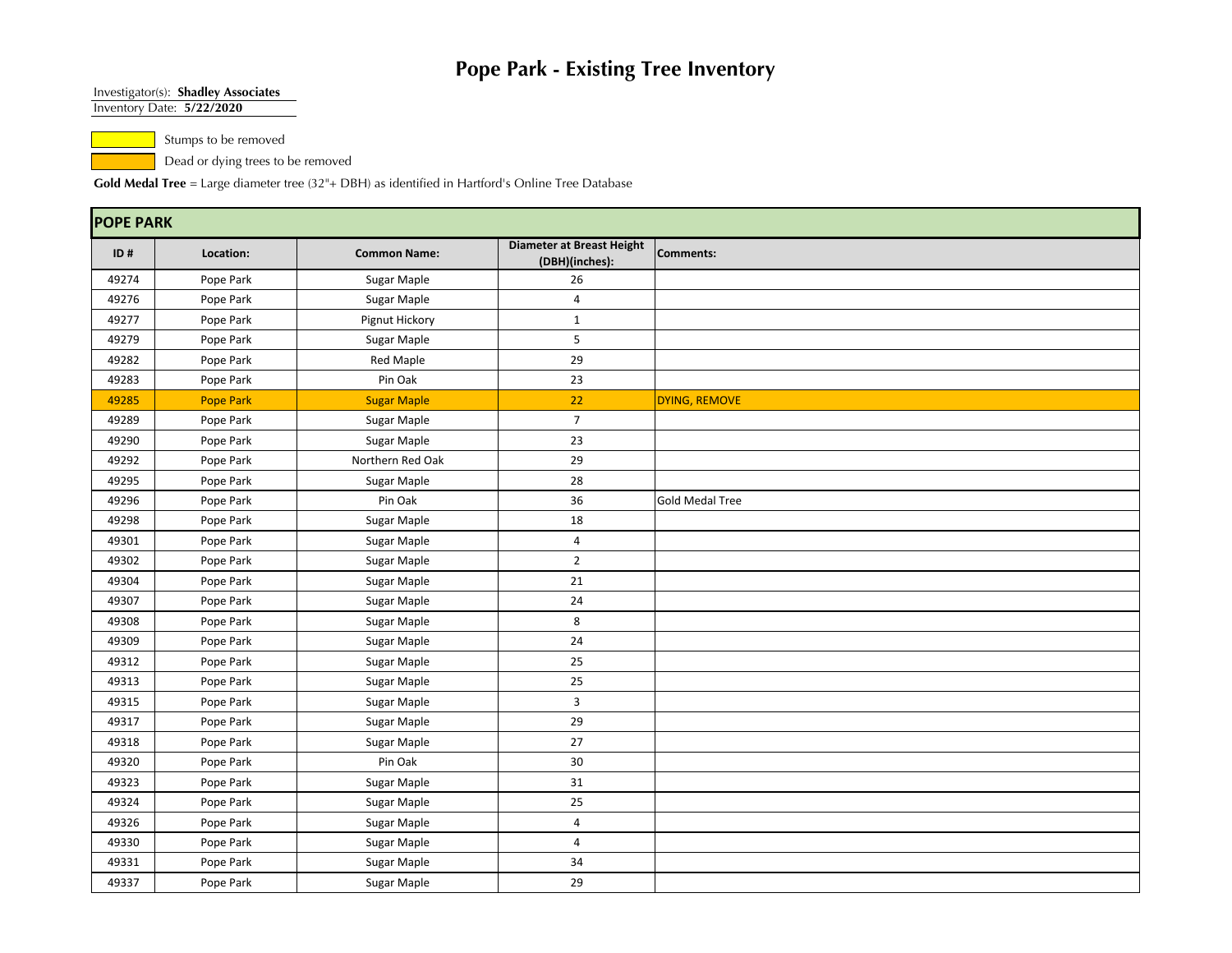#### Investigator(s): **Shadley Associates**

Inventory Date: **5/22/2020**

Stumps to be removed

Dead or dying trees to be removed

| <b>POPE PARK</b> |                  |                     |                                             |                        |  |
|------------------|------------------|---------------------|---------------------------------------------|------------------------|--|
| ID#              | Location:        | <b>Common Name:</b> | Diameter at Breast Height<br>(DBH)(inches): | Comments:              |  |
| 49340            | Pope Park        | Pin Oak             | 26                                          |                        |  |
| 49345            | Pope Park        | Northern Red Oak    | 39                                          |                        |  |
| 49347            | Pope Park        | Pin Oak             | 27                                          |                        |  |
| 49351            | Pope Park        | Sugar Maple         | 34                                          |                        |  |
| 49353            | Pope Park        | Sugar Maple         | 26                                          |                        |  |
| 49354            | Pope Park        | Northern Red Oak    | 33                                          |                        |  |
| 49358            | Pope Park        | Pin Oak             | 15                                          |                        |  |
| 49361            | Pope Park        | Pin Oak             | 37                                          | <b>Gold Medal Tree</b> |  |
| 49365            | Pope Park        | Sugar Maple         | 29                                          |                        |  |
| 49367            | <b>Pope Park</b> | <b>Sugar Maple</b>  | 32                                          | DYING, REMOVE          |  |
| 49368            | Pope Park        | Red Maple           | 27                                          |                        |  |
| 49372            | Pope Park        | Sugar Maple         | 29                                          |                        |  |
| 49374            | Pope Park        | Pin Oak             | 62                                          | Gold Medal Tree        |  |
| 49375            | Pope Park        | Sugar Maple         | 24                                          |                        |  |
| 49379            | Pope Park        | Sugar Maple         | 30                                          |                        |  |
| 49386            | Pope Park        | Sugar Maple         | 32                                          |                        |  |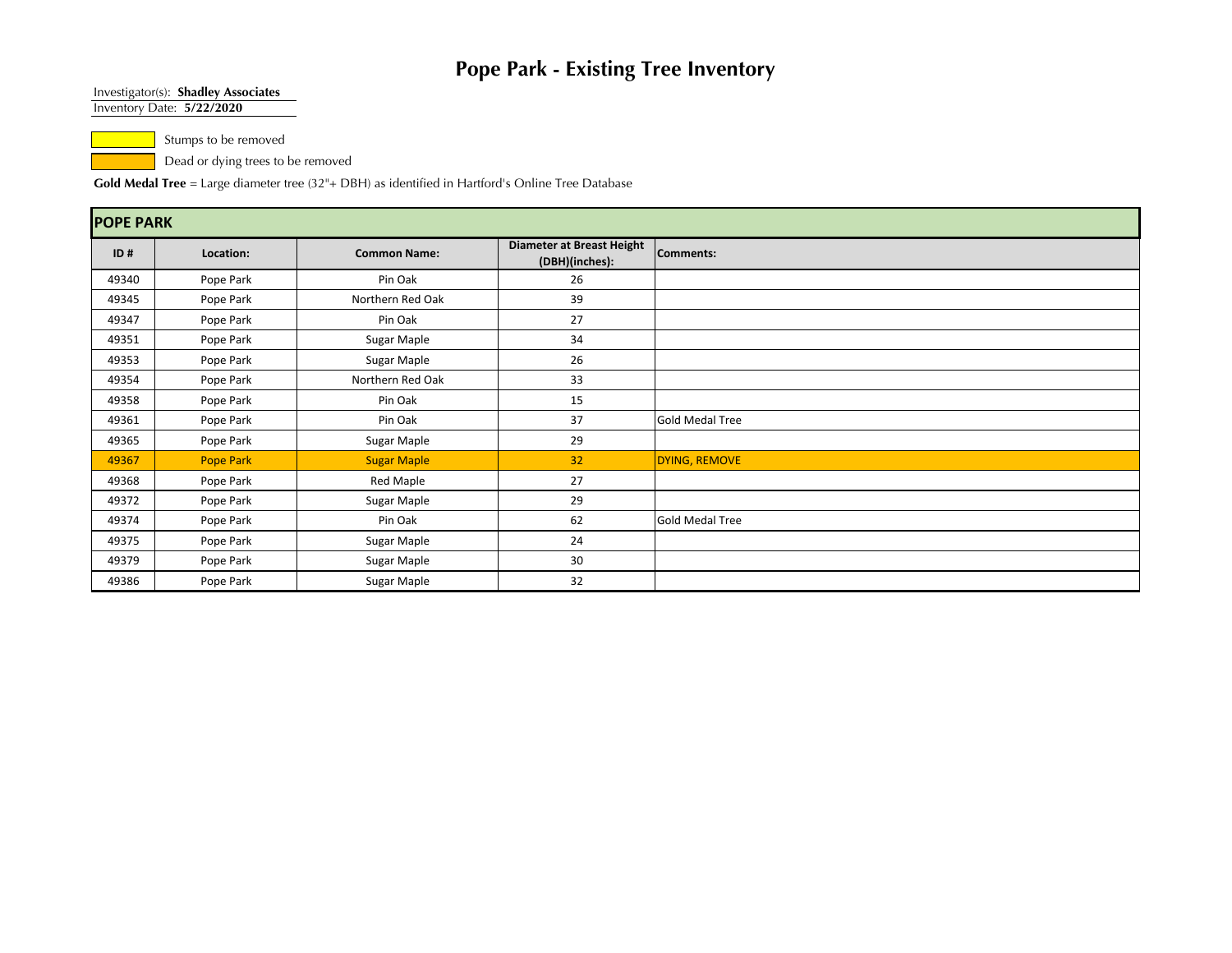#### Investigator(s): **Shadley Associates**

Inventory Date: **5/22/2020**

Stumps to be removed

Dead or dying trees to be removed

|       | <b>BANKSIDE GROVE</b> |                              |                                                          |                                                   |  |  |
|-------|-----------------------|------------------------------|----------------------------------------------------------|---------------------------------------------------|--|--|
| ID#   | Location:             | <b>Common Name:</b>          | Diameter at Breast Height <sup>1</sup><br>(DBH)(inches): | Comments:                                         |  |  |
| 34683 | <b>Bankside Grove</b> | Thornless Honeylocust        | 13                                                       |                                                   |  |  |
| 34693 | <b>Bankside Grove</b> | <b>Thornless Honeylocust</b> | 16                                                       |                                                   |  |  |
| 34701 | <b>Bankside Grove</b> | <b>Thornless Honeylocust</b> | 16                                                       |                                                   |  |  |
| 44994 | <b>Bankside Grove</b> | <b>Red Pine</b>              | 12                                                       |                                                   |  |  |
| 44995 | <b>Bankside Grove</b> | <b>Red Maple</b>             | 34                                                       |                                                   |  |  |
| 44999 | <b>Bankside Grove</b> | <b>Red Pine</b>              | 11                                                       |                                                   |  |  |
| 45000 | <b>Bankside Grove</b> | Pin Oak                      | 18                                                       |                                                   |  |  |
| 45004 | <b>Bankside Grove</b> | <b>Red Pine</b>              | 11                                                       |                                                   |  |  |
| 45005 | <b>Bankside Grove</b> | <b>Black Cherry</b>          | 21                                                       |                                                   |  |  |
| 45009 | <b>Bankside Grove</b> | Green Ash                    | 22                                                       |                                                   |  |  |
| 45011 | <b>Bankside Grove</b> | Pin Oak                      | 33                                                       | <b>Gold Medal Tree</b>                            |  |  |
| 45016 | <b>Bankside Grove</b> | <b>Red Maple</b>             | 25                                                       |                                                   |  |  |
| 45017 | <b>Bankside Grove</b> | Pin Oak                      | 18                                                       |                                                   |  |  |
| 45025 | <b>Bankside Grove</b> | Eastern White Pine           | 22                                                       |                                                   |  |  |
| 45031 | <b>Bankside Grove</b> | Eastern White Pine           | 21                                                       |                                                   |  |  |
| 45034 | <b>Bankside Grove</b> | Pin Oak                      | 34                                                       | <b>Gold Medal Tree</b>                            |  |  |
| 45042 | <b>Bankside Grove</b> | <b>White Oak</b>             | 44                                                       | Gold Medal Tree, RECENTLY DAMAGED & DYING, REMOVE |  |  |
| 45044 | <b>Bankside Grove</b> | Eastern White Pine           | 21                                                       |                                                   |  |  |
| 45052 | <b>Bankside Grove</b> | Pin Oak                      | 19                                                       |                                                   |  |  |
| 45059 | <b>Bankside Grove</b> | Norway Maple                 | 16                                                       |                                                   |  |  |
| 45061 | <b>Bankside Grove</b> | Boxelder                     | 40                                                       | <b>Gold Medal Tree</b>                            |  |  |
| 45068 | <b>Bankside Grove</b> | Norway Maple                 | 18                                                       |                                                   |  |  |
| 45071 | <b>Bankside Grove</b> | Boxelder                     | 19                                                       |                                                   |  |  |
| 45078 | <b>Bankside Grove</b> | Littleleaf Linden            | 19                                                       |                                                   |  |  |
| 45082 | <b>Bankside Grove</b> | Red Maple                    | 22                                                       |                                                   |  |  |
| 45088 | <b>Bankside Grove</b> | Northern Red Oak             | 5                                                        |                                                   |  |  |
| 45091 | <b>Bankside Grove</b> | Eastern White Pine           | 21                                                       |                                                   |  |  |
| 45096 | <b>Bankside Grove</b> | Callery Pear                 | 19                                                       |                                                   |  |  |
| 45097 | <b>Bankside Grove</b> | Northern Red Oak             | 6                                                        |                                                   |  |  |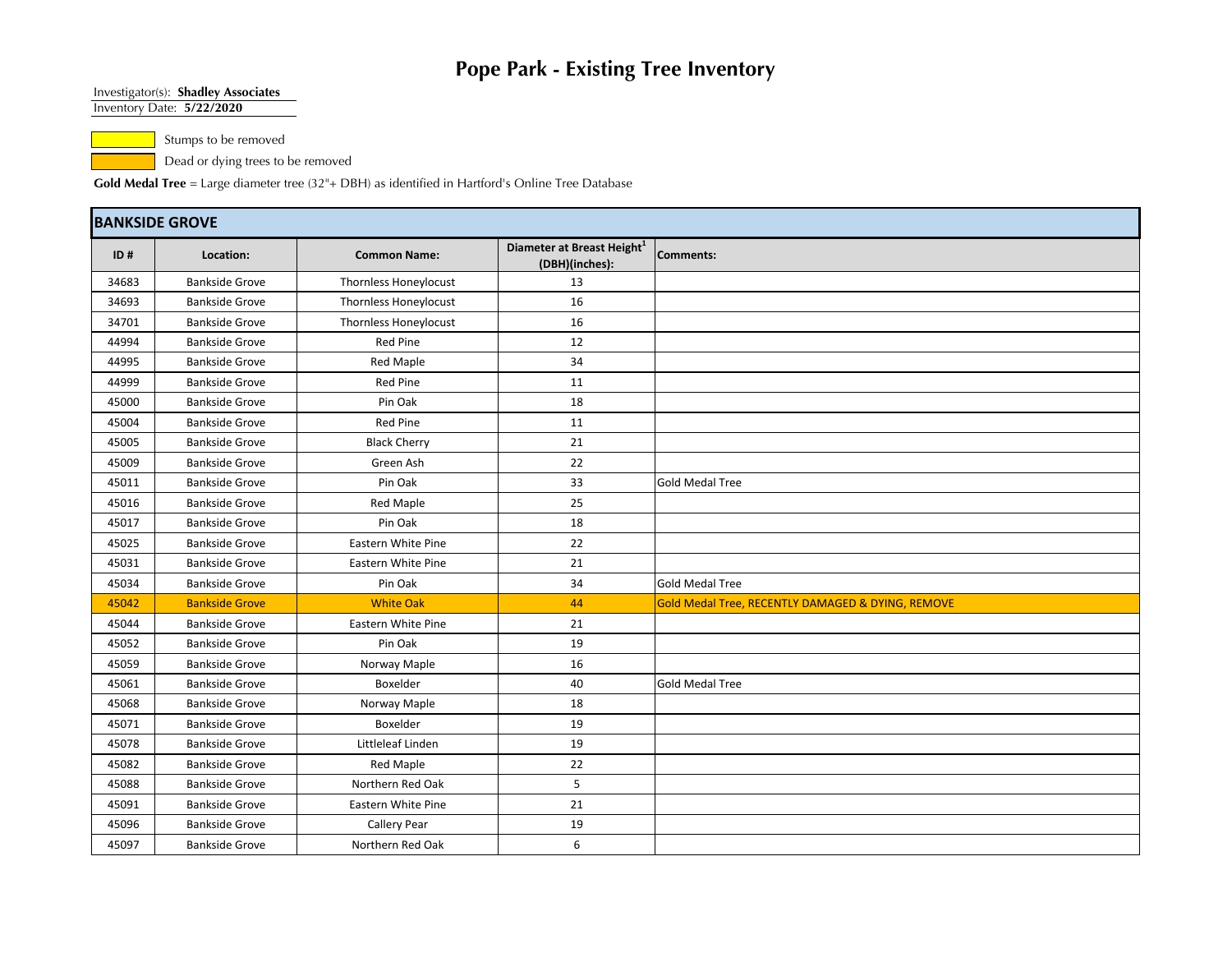#### Investigator(s): **Shadley Associates**

Inventory Date: **5/22/2020**

Stumps to be removed

Dead or dying trees to be removed

| <b>BANKSIDE GROVE</b> |                       |                      |                                                          |                        |  |
|-----------------------|-----------------------|----------------------|----------------------------------------------------------|------------------------|--|
| ID#                   | Location:             | <b>Common Name:</b>  | Diameter at Breast Height <sup>1</sup><br>(DBH)(inches): | Comments:              |  |
| 45101                 | <b>Bankside Grove</b> | Eastern White Pine   | 22                                                       |                        |  |
| 45106                 | <b>Bankside Grove</b> | Callery Pear         | 15                                                       |                        |  |
| 45107                 | <b>Bankside Grove</b> | Northern Red Oak     | 5                                                        |                        |  |
| 45111                 | <b>Bankside Grove</b> | Sugar Maple          | 23                                                       |                        |  |
| 45116                 | <b>Bankside Grove</b> | Callery Pear         | 17                                                       |                        |  |
| 45117                 | <b>Bankside Grove</b> | Northern Red Oak     | 45                                                       | <b>Gold Medal Tree</b> |  |
| 45126                 | <b>Bankside Grove</b> | Red Pine             | $\overline{7}$                                           |                        |  |
| 45127                 | <b>Bankside Grove</b> | White Ash            | 18                                                       |                        |  |
| 45136                 | <b>Bankside Grove</b> | Red Pine             | 13                                                       |                        |  |
| 45137                 | <b>Bankside Grove</b> | Pin Oak              | 37                                                       | <b>Gold Medal Tree</b> |  |
| 45146                 | <b>Bankside Grove</b> | <b>Red Pine</b>      | 9                                                        |                        |  |
| 45147                 | <b>Bankside Grove</b> | Pin Oak              | 31                                                       |                        |  |
| 45156                 | <b>Bankside Grove</b> | <b>Red Pine</b>      | 12                                                       |                        |  |
| 45157                 | <b>Bankside Grove</b> | White Ash            | 13                                                       |                        |  |
| 45166                 | <b>Bankside Grove</b> | Northern Red Oak     | 42                                                       | <b>Gold Medal Tree</b> |  |
| 45175                 | <b>Bankside Grove</b> | <b>Black Locust</b>  | 25                                                       | DYING, REMOVE          |  |
| 45176                 | <b>Bankside Grove</b> | <b>Red Pine</b>      | 14                                                       |                        |  |
| 45185                 | <b>Bankside Grove</b> | American Hophornbeam | 11                                                       |                        |  |
| 45186                 | <b>Bankside Grove</b> | Red Pine             | 13                                                       |                        |  |
| 45194                 | <b>Bankside Grove</b> | American Hophornbeam | 11                                                       |                        |  |
| 45202                 | <b>Bankside Grove</b> | Red Maple            | 21                                                       |                        |  |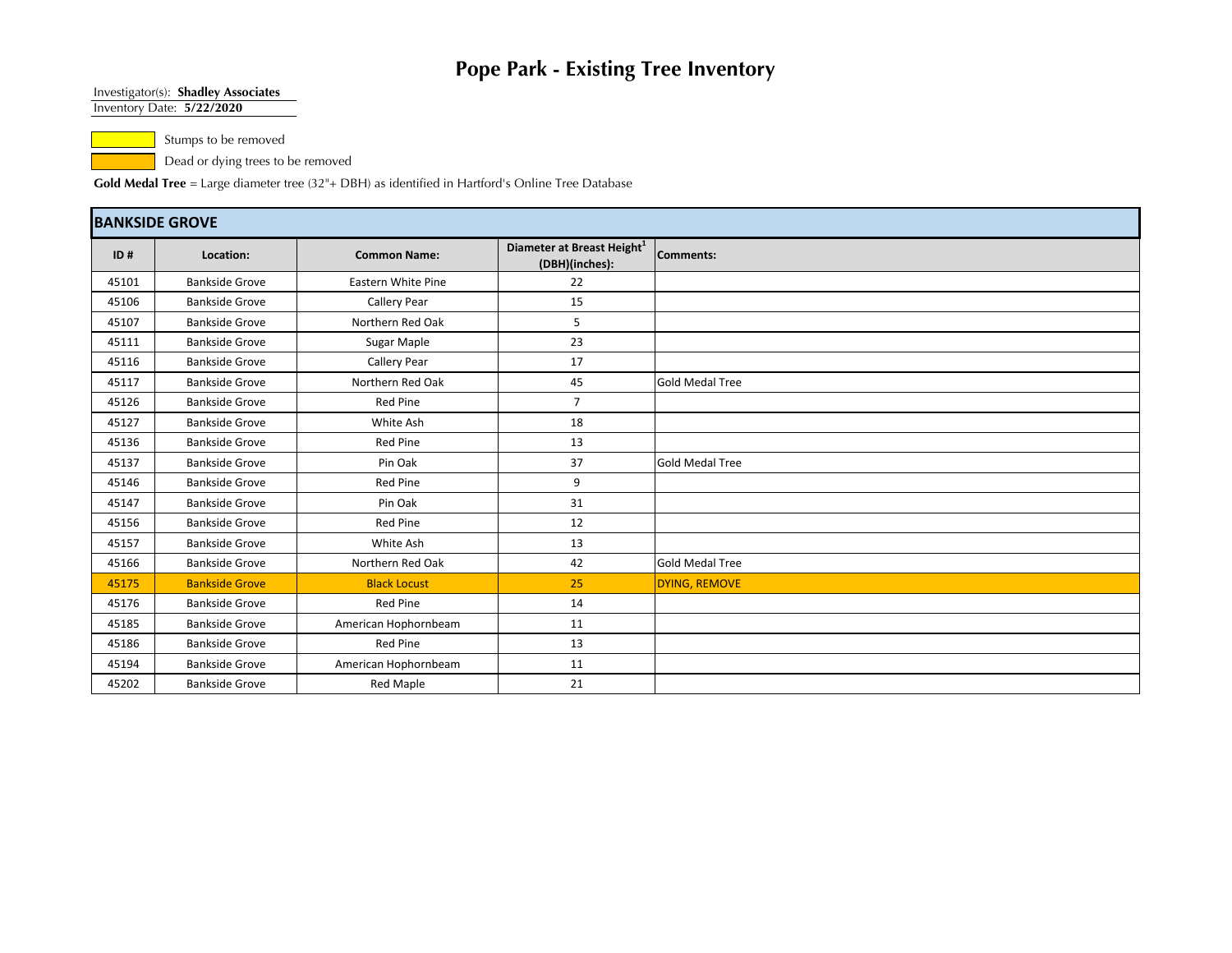#### Investigator(s): **Shadley Associates**

Inventory Date: **5/22/2020**

Stumps to be removed

Dead or dying trees to be removed

|       | <b>POPE PARK NORTH</b> |                        |                                                          |                        |  |  |
|-------|------------------------|------------------------|----------------------------------------------------------|------------------------|--|--|
| ID#   | Location:              | <b>Common Name:</b>    | Diameter at Breast Height <sup>1</sup><br>(DBH)(inches): | Comments:              |  |  |
| 44678 | Pope Park North        | Pin Oak                | 18                                                       |                        |  |  |
| 44679 | <b>Pope Park North</b> | <b>Horsechestnut</b>   | 24                                                       | DYING, REMOVE          |  |  |
| 44682 | Pope Park North        | Northern Red Oak       | 28                                                       |                        |  |  |
| 44684 | <b>Pope Park North</b> | Horsechestnut          | 25                                                       | DYING, REMOVE          |  |  |
| 44688 | Pope Park North        | Pin Oak                | 22                                                       |                        |  |  |
| 44689 | Pope Park North        | Sugar Maple            | 3                                                        |                        |  |  |
| 44693 | <b>Pope Park North</b> | Horsechestnut          | 26                                                       | DYING, REMOVE          |  |  |
| 44694 | Pope Park North        | Sugar Maple            | $\overline{3}$                                           |                        |  |  |
| 44698 | <b>Pope Park North</b> | Horsechestnut          | 20                                                       | DYING, REMOVE          |  |  |
| 44699 | <b>Pope Park North</b> | Horsechestnut          | 23                                                       | DYING, REMOVE          |  |  |
| 44702 | Pope Park North        | Northern Red Oak       | 36                                                       | Gold Medal Tree        |  |  |
| 44704 | Pope Park North        | Pin Oak                | 41                                                       | Gold Medal Tree        |  |  |
| 44705 | Pope Park North        | Horsechestnut          | $\overline{2}$                                           |                        |  |  |
| 44706 | Pope Park North        | Horsechestnut          | $\overline{2}$                                           |                        |  |  |
| 44708 | Pope Park North        | Pin Oak                | 42                                                       | <b>Gold Medal Tree</b> |  |  |
| 44710 | Pope Park North        | Shagbark Hickory       | 34                                                       |                        |  |  |
| 44711 | Pope Park North        | Kousa Dogwood          | 10                                                       |                        |  |  |
| 44712 | Pope Park North        | Pin Oak                | 48                                                       | <b>Gold Medal Tree</b> |  |  |
| 44714 | Pope Park North        | Pin Oak                | 36                                                       | <b>Gold Medal Tree</b> |  |  |
| 44716 | Pope Park North        | Shagbark Hickory       | 26                                                       |                        |  |  |
| 44717 | Pope Park North        | Pin Oak                | 50                                                       | <b>Gold Medal Tree</b> |  |  |
| 44718 | Pope Park North        | American Elm           | 36                                                       | Gold Medal Tree        |  |  |
| 44720 | Pope Park North        | Pin Oak                | 51                                                       | Gold Medal Tree        |  |  |
| 44722 | Pope Park North        | Apple                  | $\overline{2}$                                           |                        |  |  |
| 44723 | Pope Park North        | Norway Maple           | 15                                                       |                        |  |  |
| 44724 | Pope Park North        | Norway Maple           | 28                                                       |                        |  |  |
| 44726 | Pope Park North        | <b>Bur Oak</b>         | $\overline{2}$                                           |                        |  |  |
| 44728 | Pope Park North        | Pin Oak                | 30                                                       |                        |  |  |
| 44729 | Pope Park North        | Pin Oak                | 36                                                       | Gold Medal Tree        |  |  |
| 44730 | <b>Pope Park North</b> | <b>American Linden</b> | 32                                                       | DYING, REMOVE          |  |  |
| 44731 | Pope Park North        | Apple                  | 14                                                       |                        |  |  |